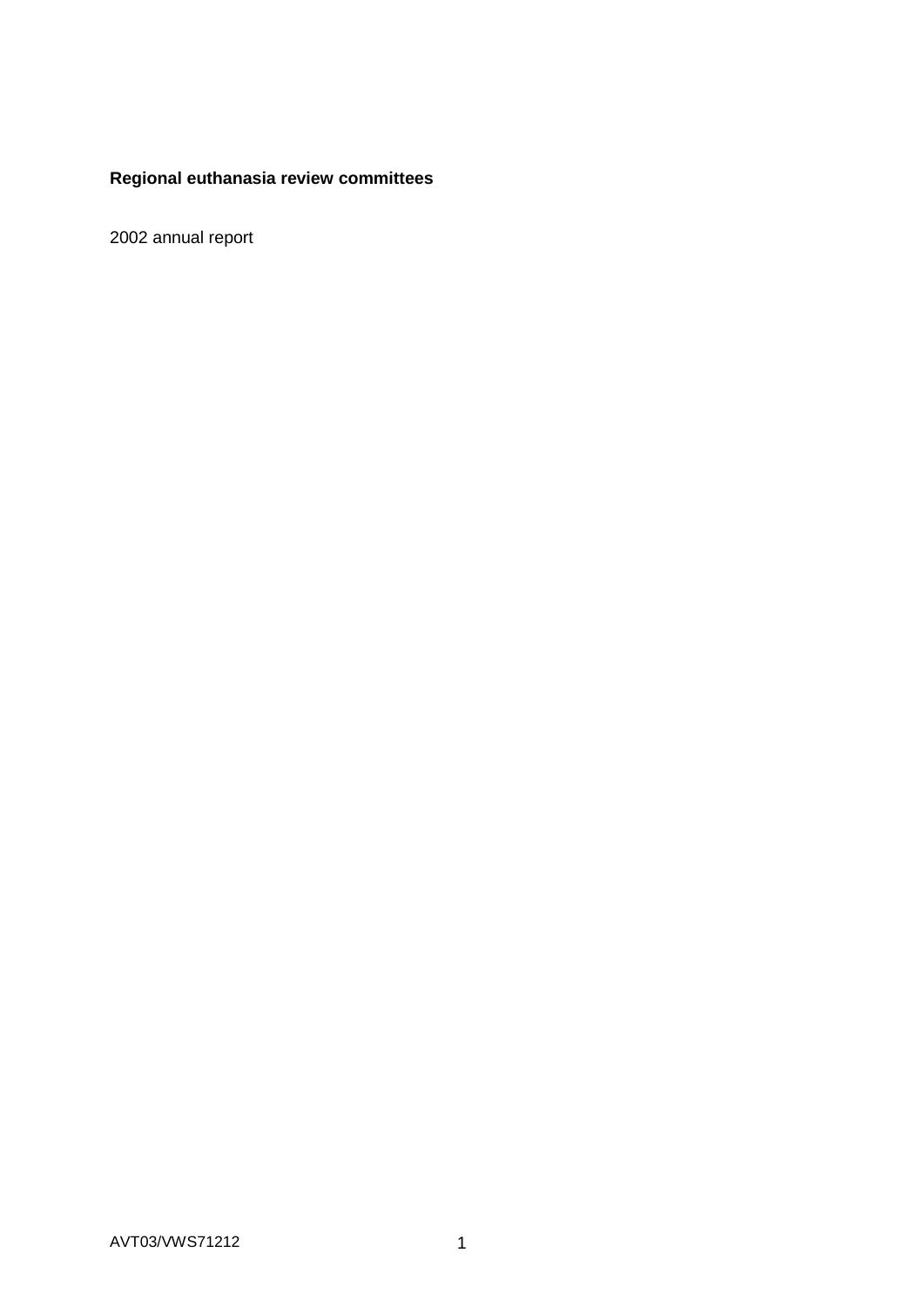# **Contents**

Foreword

Introduction

# **Chapter I**

Committee activities

# **Chapter II**

- 1. Introduction to case histories
- 2. Powers of the review committees
- 3. Clinical relationship between the notifying physician and the patient
- 4. Due care criteria
- 5. Reporting
- 6. SCEN project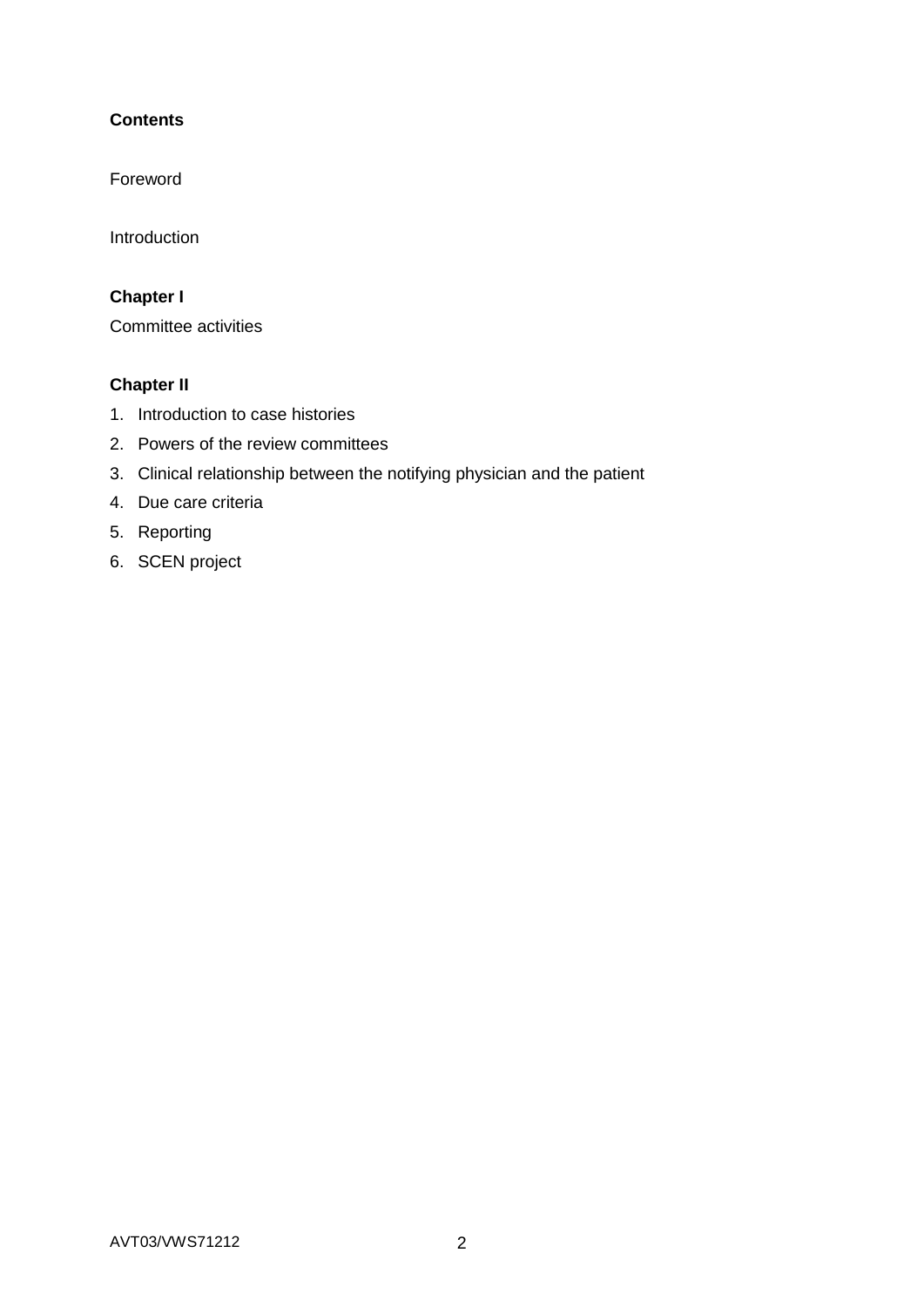### **Introduction**

### **Structure of the annual report**

Chapter I begins by describing how the review committees deal with notifications of termination of life on request or assisted suicide. The entry into force of the new act on 1 April 2002 has entailed changes in the review procedure, which are discussed in detail in this report. Chapter 1 also describes the various forms of consultation conducted by the review committees and looks at other action taken by them to improve the quality of the medical interventions surrounding euthanasia and assisted suicide.

Chapter II discusses some specific cases of termination of life on request and assisted suicide in the light of the due care criteria.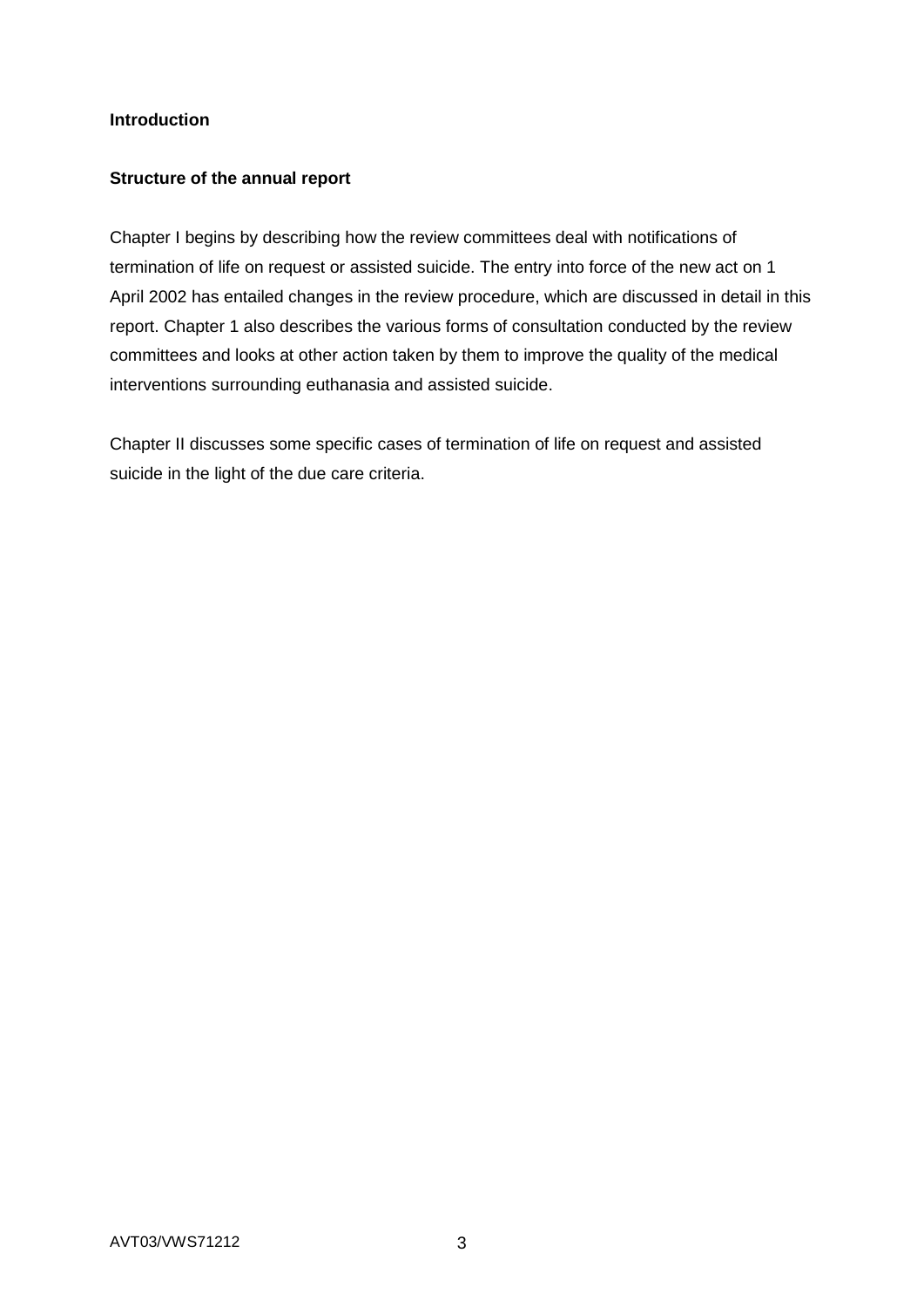### **CHAPTER I**

#### **Work of the review committees**

The main task of the euthanasia review committees is to assess the cases that are submitted to them. This chapter uses diagrams to explain how they do their work. The first diagram shows the situation in the first three months of 2002, under the old regulations. Since 1 April 2002, the tasks, powers and working procedures of the committees have been laid down in Sections 8 to 13 of the Termination of Life on Request and Assisted Suicide (Review Procedures) Act. The second diagram shows the new situation. The changes to the review procedure as a result of the new legislation are discussed in a separate section.

#### **1. Working procedures**

The regional euthanasia review committees were set up on 1 November 1998. There are five such committees, based in Groningen, Arnhem, Haarlem, Rijswijk and 's-Hertogenbosch. Their offices are on the premises of the regional health care inspectorates. The Arnhem and 's-Hertogenbosch committees both have their offices in Arnhem.

Each committee consists of three members: a lawyer (the chair), a physician and an expert on ethical or moral issues. Each member also has an alternate appointed from the same discipline. Each committee has a secretary, who is a lawyer and attends the meetings in an advisory capacity.

# **Working procedures of the committees under the Regional Euthanasia Review Committees Order (before 1 April 2002)**

Under the terms of Article 10, paragraph 1 of the Order, the committee submitted its findings in the form of an authoritative opinion to the National Office of the Public Prosecution Service and the Health Care Inspectorate. The Public Prosecution Service then decided at its own discretion whether or not to prosecute. This meant that the findings of the committee were used to determine in each individual case whether the physician had acted in accordance with the due care criteria. The Health Care Inspectorate also had independent powers to investigate the attending physician's actions. Any further action taken by the two authorities fell outside the purview of the committee. This is indicated in the diagram by the use of dotted lines.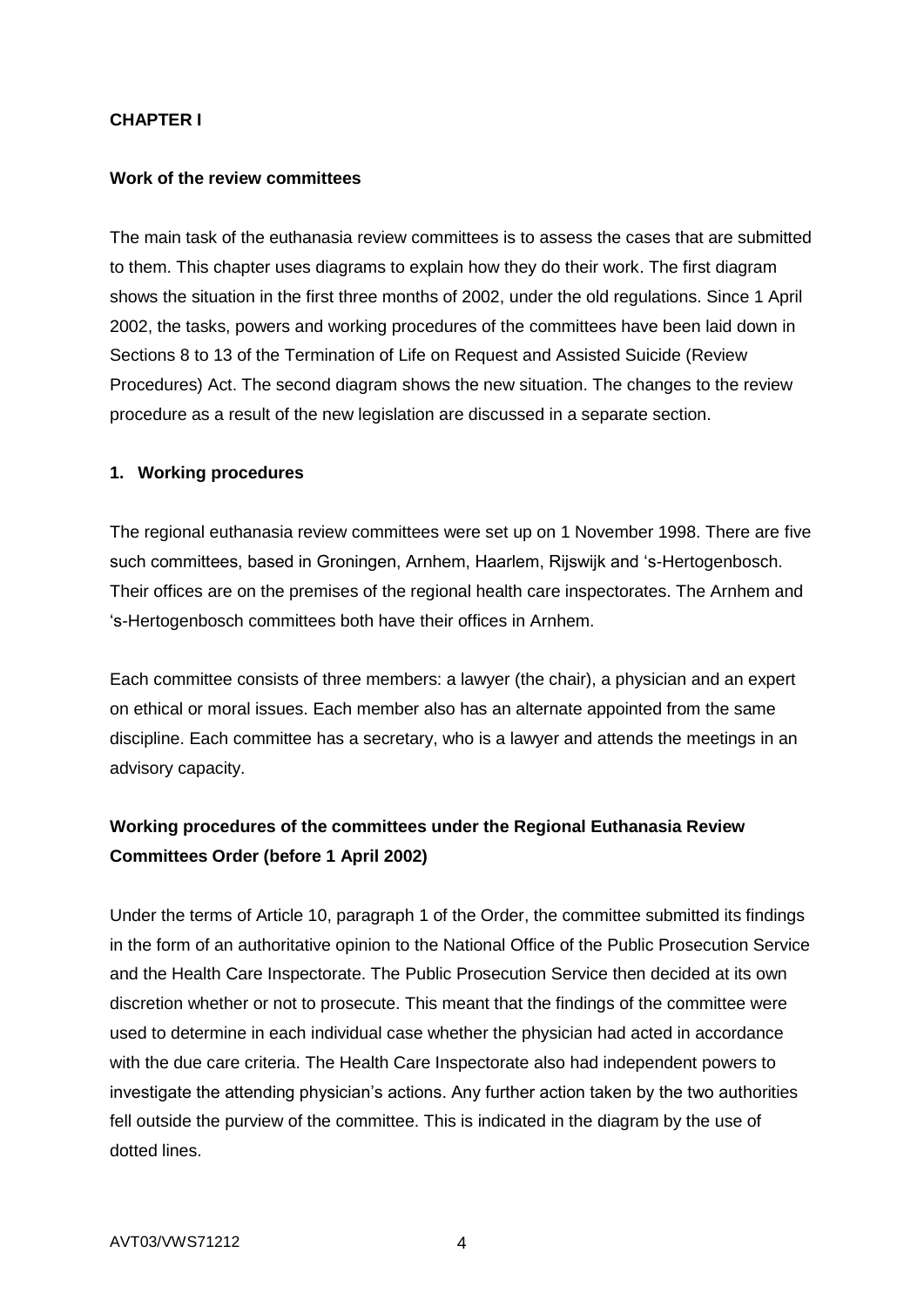## **[Diagram 1]**

### Diagram I

the attending physician

• submits an immediate notification and report to

the municipal pathologist

• sends all documents:

- his own report
- **•** report by the independent physician
- advance directive
- **F** form under Section 10 of the Burial and Cremation Act
- **plus any annexes to**

the regional euthanasia review committee

- the secretary
- enters relevant data in a database specially developed for the committee
- **•** prepares draft findings
- sends copies of all documents and draft findings to the committee members
- the committee

meets once every three or four weeks

discusses all the cases and issues its findings within six weeks

- this deadline may be extended once by a further six weeks in order to obtain further information from the attending physician, the independent physician or the pathologist and if necessary to invite the attending physician to an interview
- the definitive findings are signed by the chairperson

FINDINGS

AGAINST PHYSICIAN Board of PGs attending physician inspector decision not to prosecute

public prosecutor

interview

preliminary inquiry

regional disciplinary board

no further action

criminal court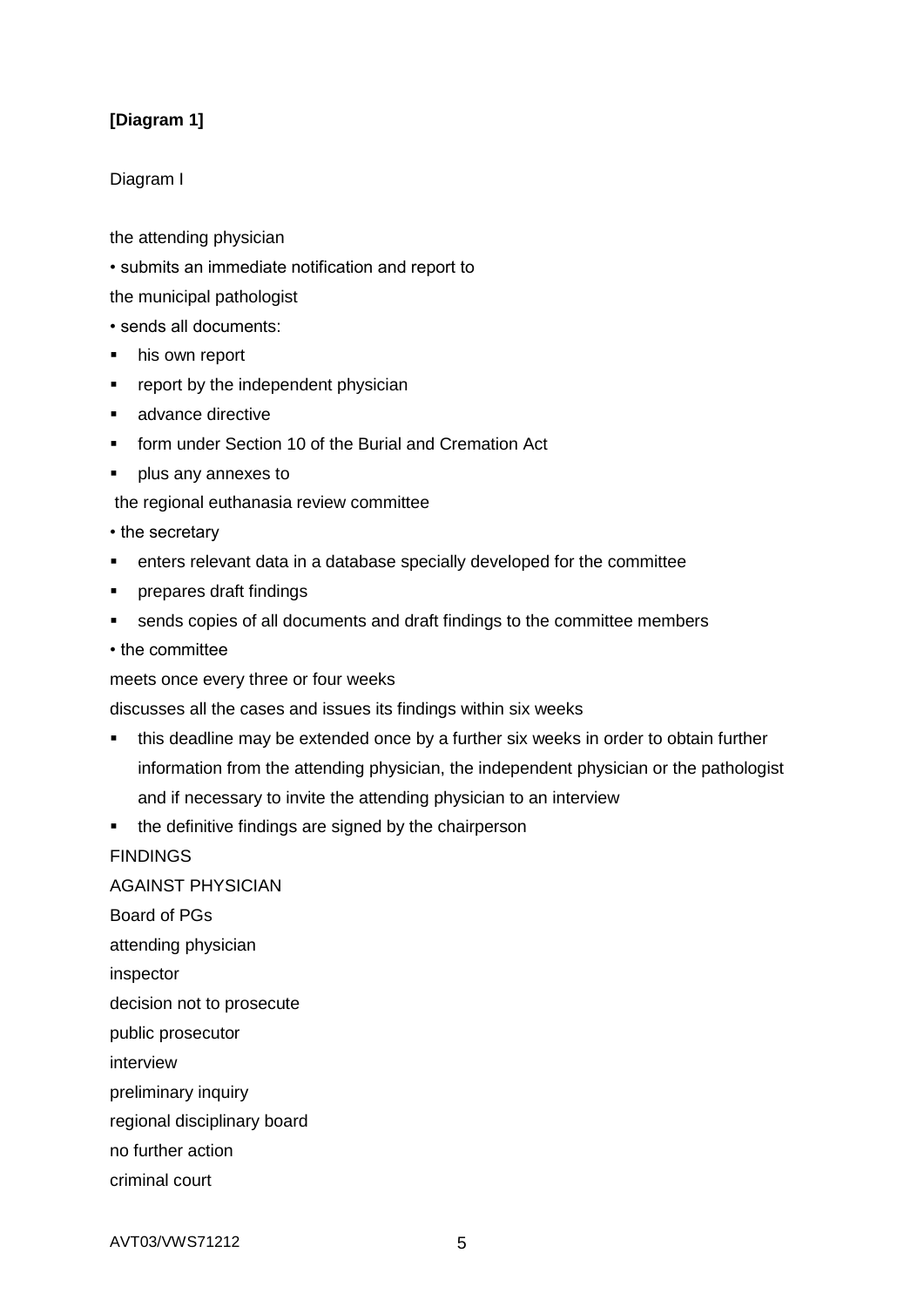IN FAVOUR OF PHYSICIAN attending physician Board of PGs inspector sends final or interim notification within three weeks to attending physician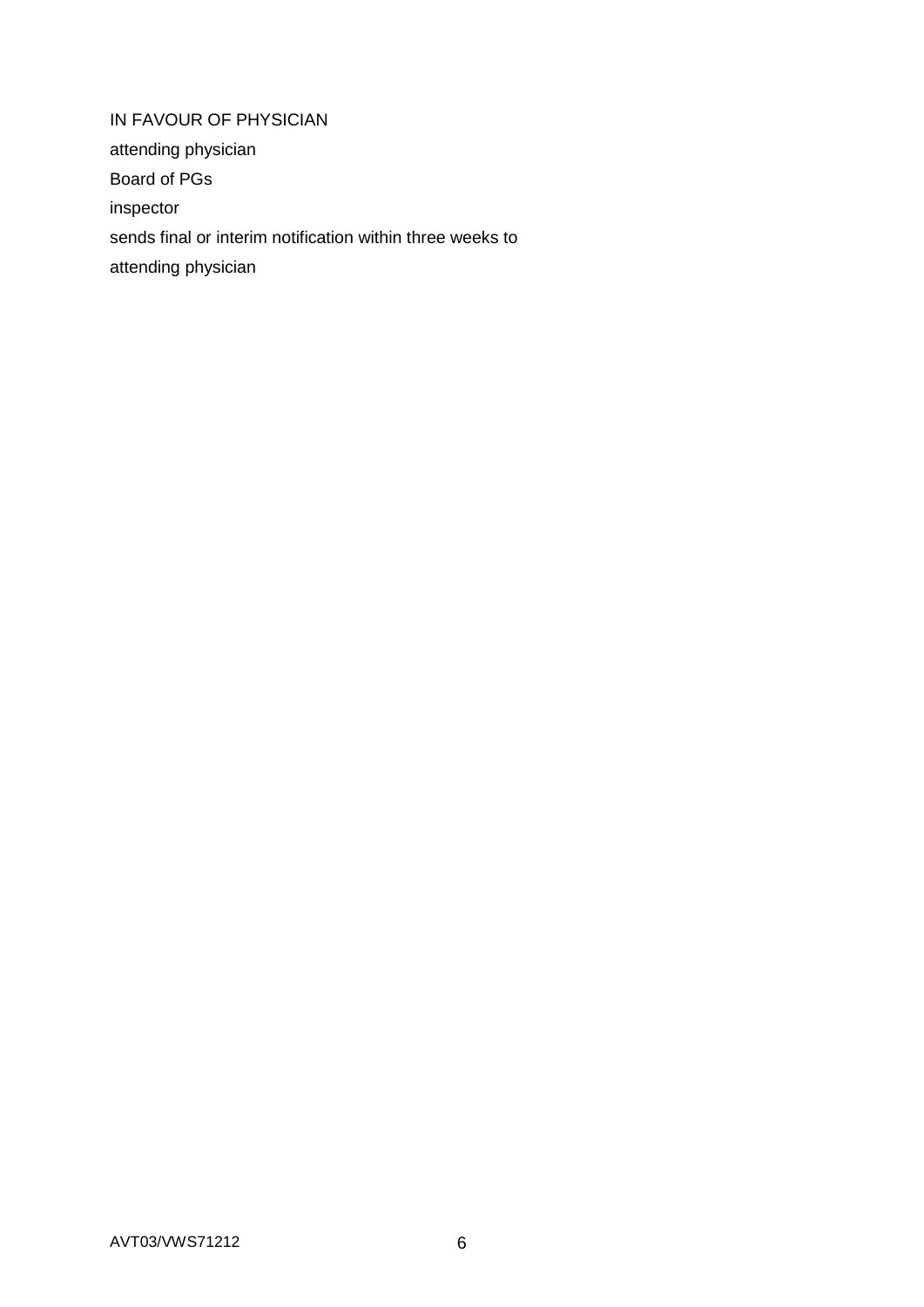# **Working procedures of the committees under the Termination of Life on Request and Assisted Suicide (Review Procedures) Act (since 1 April 2002)**

Under the new legislation, the phrasing of the committees' findings is different. Under the previous order they had to assess whether the physician had or had not acted *with due care*, but under the new legislation they assess whether the physician has or has not acted *in accordance with the due care criteria*. The changes that this entails for the review procedure will be discussed later in this chapter.

Under the terms of Section 9, subsection 2a of the Act, the committees are required to submit their findings to the National Office of the Public Prosecution Service and the Health Care Inspectorate only if in their opinion the physician has not acted in accordance with the due care criteria set out in Section 2 of the Act. The Public Prosecution Service then decides whether to prosecute. The Health Care Inspectorate decides whether the physician's action should lead to disciplinary or other measures, and if so what those measures should be.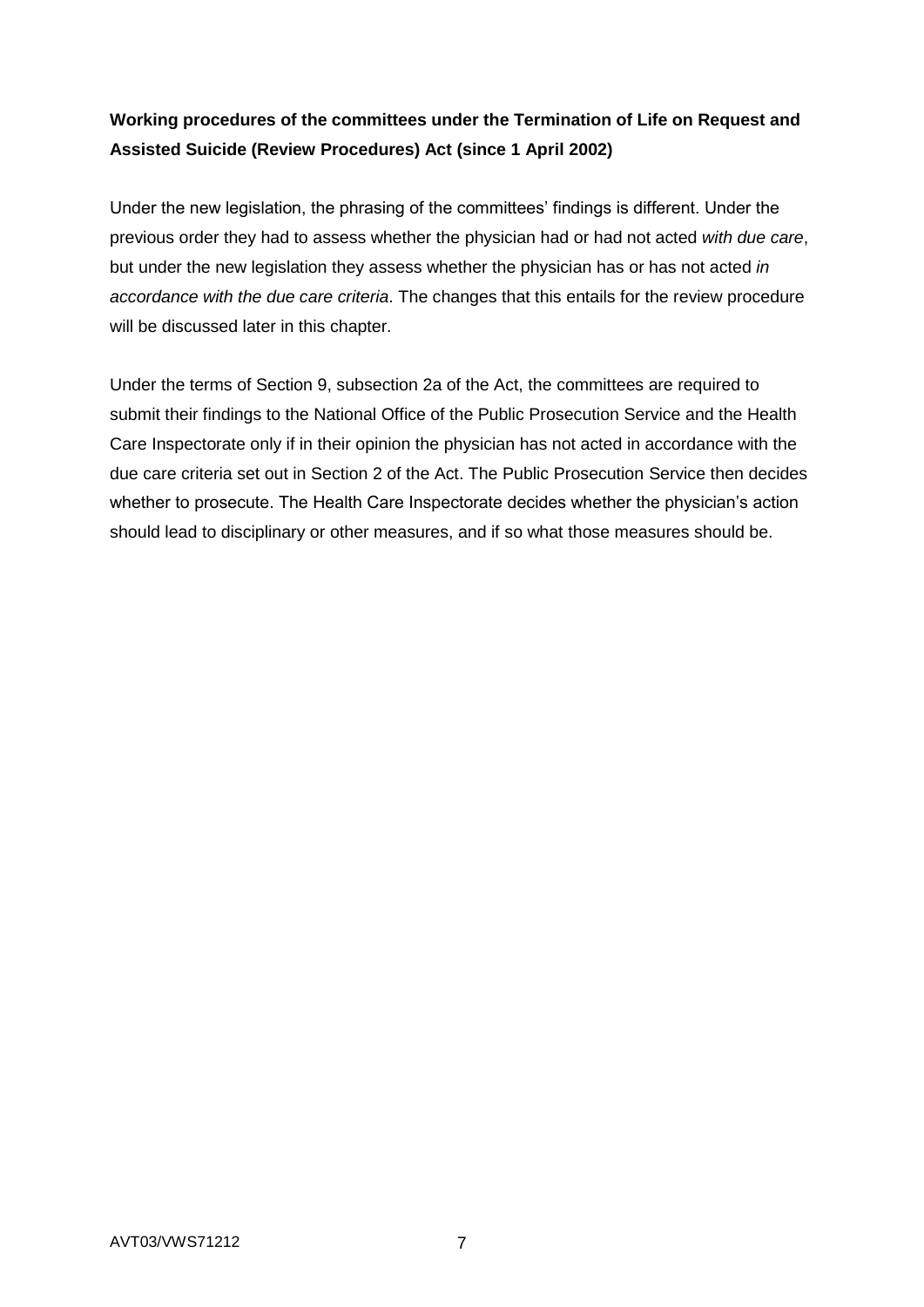# **[Diagram 2]**

Diagram II

**FINDINGS** 

NOT IN ACCORDANCE WITH DUE CARE CRITERIA

Board of PGs

attending physician

inspector

decision not to prosecute

public prosecutor

interview

preliminary inquiry

regional disciplinary board

no further action

criminal court

IN ACCORDANCE WITH DUE CARE CRITERIA

attending physician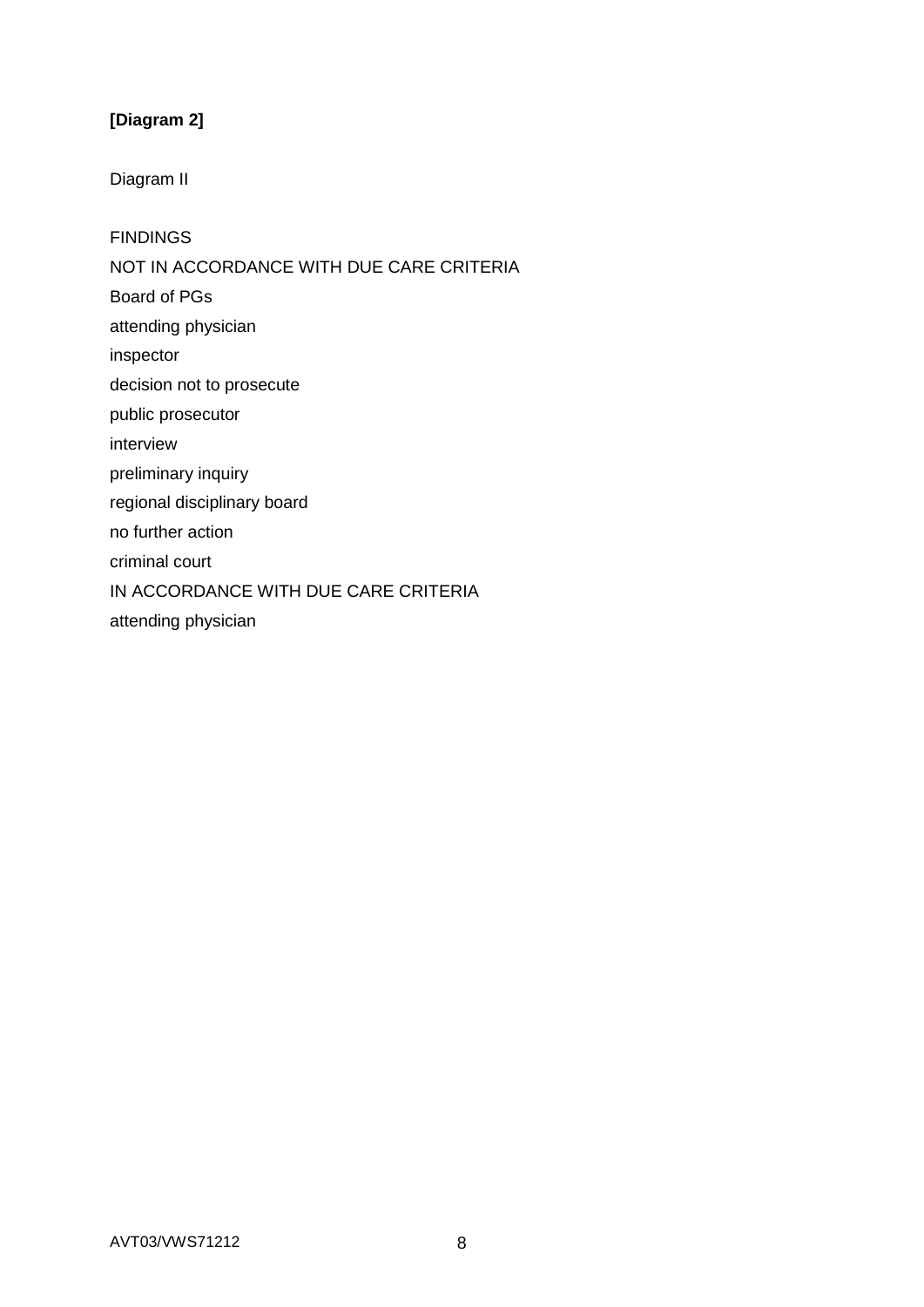#### **Changes in review procedure**

As the above diagrams show, the new legislation that entered into force on 1 April 2002 has implications for the committees' review procedure.

Before the Act came into force - i.e. under the terms of the Order - the committees assessed whether the attending physician had acted with due care. In the vast majority of cases they found in the physician's favour. They submitted all their findings - including those in the physician's favour - to the National Office of the Public Prosecution Service, giving an authoritative opinion on whether to institute a criminal investigation or criminal proceedings. Euthanasia and assisted suicide were deemed to be 'serious offences' (Articles 293 and 294 of the Criminal Code), but physicians who had acted with due care could claim impunity on the grounds that they had acted out of necessity. The procedure involving the Health Care Inspectorate will not be discussed in this section, since there are no changes in the committees' review procedure other than that the findings are no longer forwarded to the Inspectorate if the physician has acted in accordance with the due care criteria.

Exceptional grounds for immunity from criminal liability have been incorporated into articles 293 and 294 of the Criminal Code. The physician's action is not criminal if he has acted in accordance with the statutory due care criteria and has notified the municipal pathologist of the euthanasia or assisted suicide in the prescribed manner. As a result, the committees no longer assess whether physicians have acted with due care, but whether they have acted in accordance with the due care criteria. This has implications for the review procedure. If a physician has complied with the due care criteria, the exceptional ground for immunity from criminal liability applies and his action is not a criminal offence. In such cases the committee's findings are final. Findings in favour of the physician are no longer forwarded to the Public Prosecution Service, and the case is deemed closed. If, on the other hand, the committee finds that the physician has not complied with the due care criteria, the case is referred to the Public Prosecution Service.

As a result of this change, the committees now bear a greater responsibility. In making their assessments they now have only two options: they can find that the physician (a) has or (b) has not complied with the statutory due care criteria. There are no other alternatives. The situation under the previous legislation was different. When assessing whether a physician had acted with due care, the committees could - in cases where the physician had not acted entirely in accordance with the rules - mention the errors made and still find in the physician's favour. The phrasing 'with due care, except...' was often used.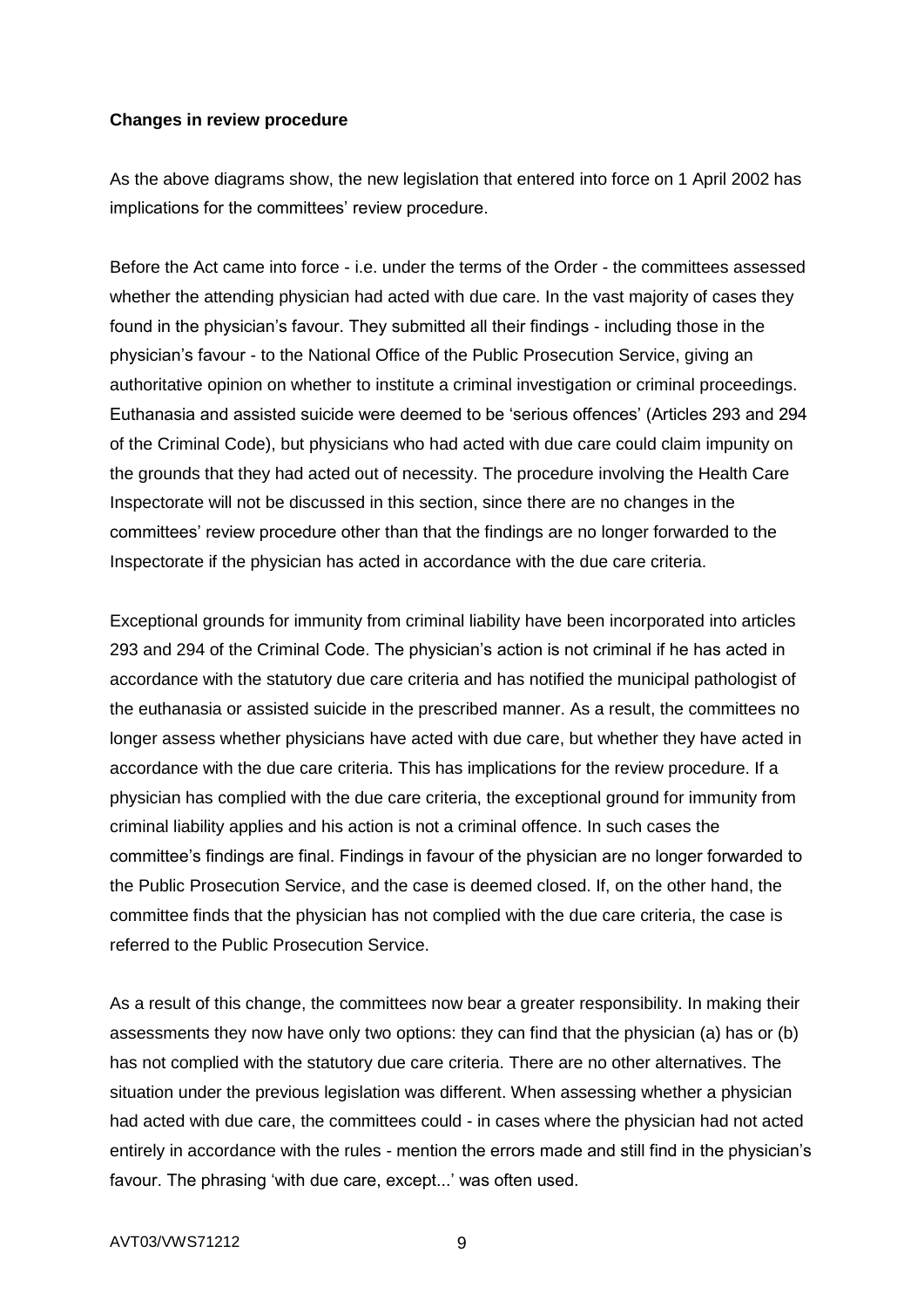The committees must now find against the physician if the due care criteria are not complied with for any reason whatsoever (on procedural grounds, for example). In most cases this involves an error at the consultation stage or when carrying out the termination or assisted suicide. As a result, there have been more findings against physicians in the last year than in previous years under the old legislation.

However, experience has shown that the committees do have some latitude in interpreting the due care criteria. The question of how the criteria are to be applied in specific cases is left up to them.

The case histories included in this annual report (from which all identifying details have been removed) are intended to give a picture of the kind of considerations that arise during the review procedure.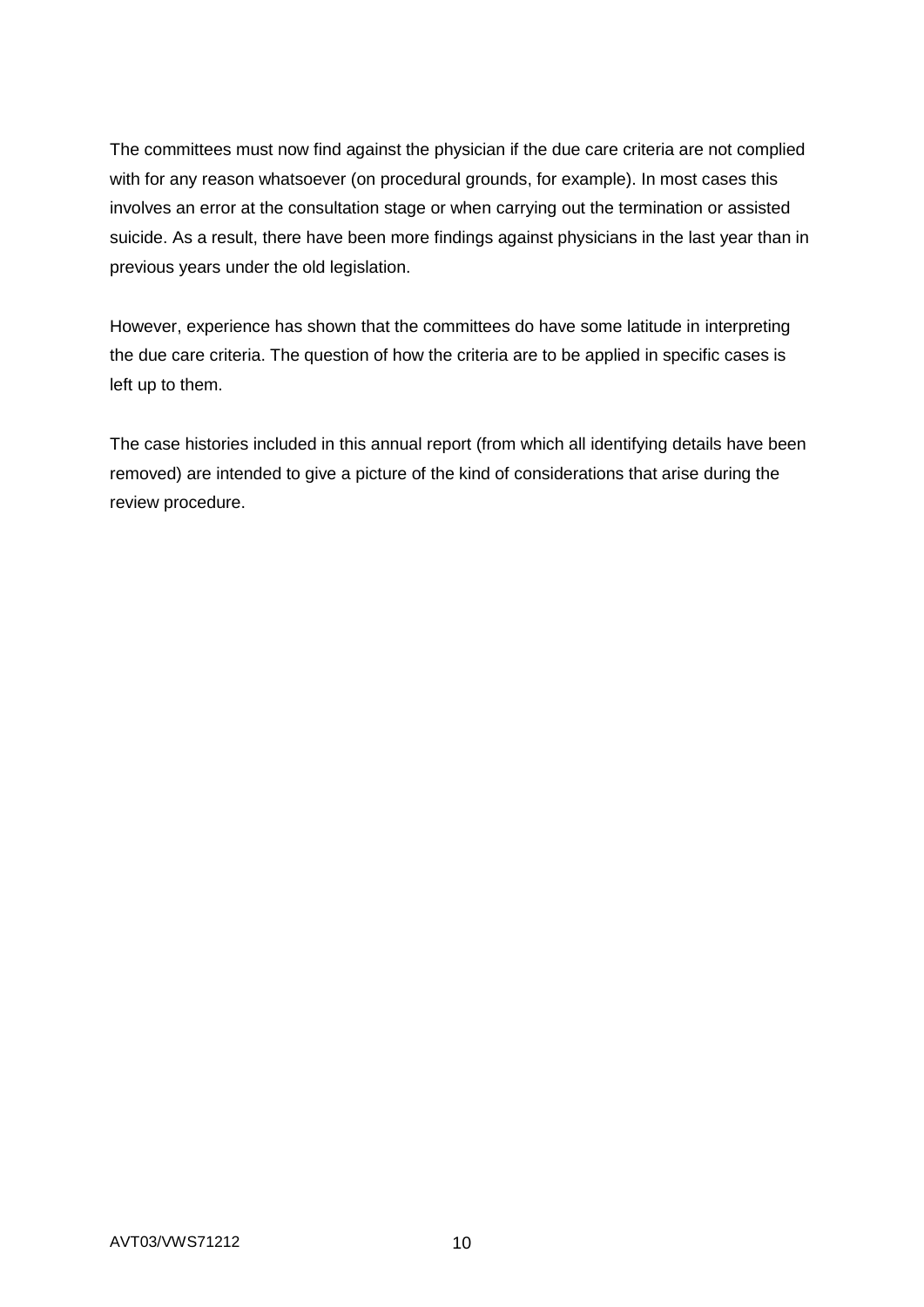### **CHAPTER II**

#### **1. Introduction to case histories**

In the year under review the committees received 1,882 notifications of euthanasia or assisted suicide. In most cases the reports formed a satisfactory basis for the review and there was no need to ask additional questions. In cases where such questions did arise, the attending physician or the independent physician was requested to provide information in an interview or in writing. In five cases the committees found that the attending physician had not acted in accordance with the due care criteria. These cases were referred to the National Office of the Public Prosecution Service and the Health Care Inspectorate.

Although the due care criteria are clearly formulated in the Act and the reports form a satisfactory basis for reviews, debatable situations do arise in practice. The case histories set out below are intended to provide a picture of the issues the committees have dealt with during the year under review. Each of the cases was assessed after 1 April 2002, under the new legislation, which thus forms the basis for the discussion in this chapter.

As already indicated, in the vast majority of cases it was clear that the notifying physician had acted in accordance with the due care criteria. This situation is illustrated by the following two 'standard' case histories.

#### **Case 1**

*In early 2002 the patient, a 79-year-old man, was found to have lung cancer which had spread into the spinal column. He was given radiotherapy followed by one course of chemotherapy. The curative radiotherapy had no effect. There was no prospect of recovery.*

*The patient was in pain. He had been bedridden for a considerable time and had inevitably developed bedsores. Despite the administration of laxatives and enemas, he suffered serious constipation and had difficulty in urinating. Efforts by a specialised team to control his pain were ultimately of no avail. His suffering was aggravated by the realisation that there was no prospect of improvement and that the symptoms were getting worse. Towards the end he developed a urinary infection which caused fever, slight delirium and pain throughout his body. He refused treatment for the infection. The delirium was effectively treated with medication. If the patient's life was not terminated, his family physician expected him to die within one or two weeks.*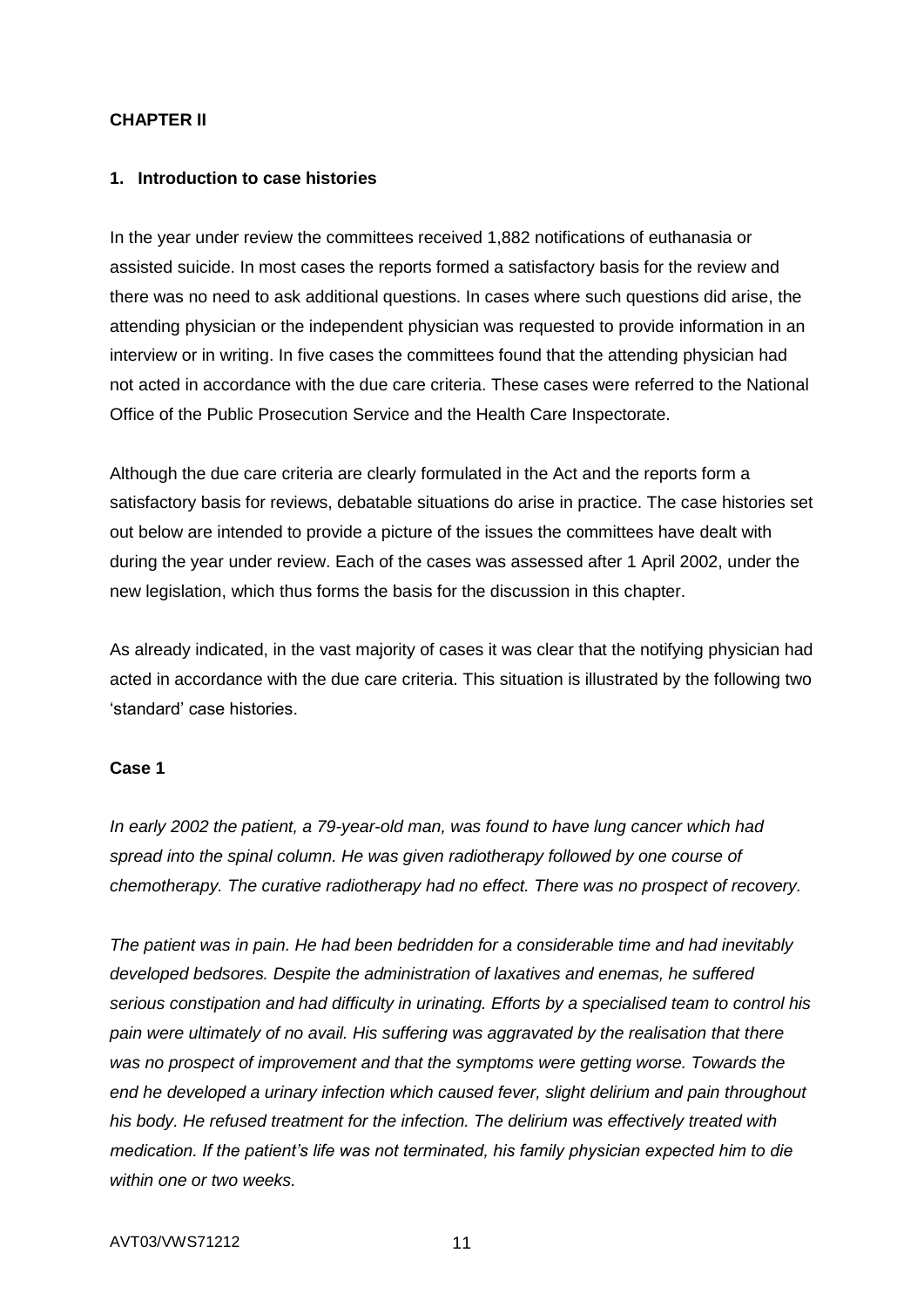*It was clear from the documents that the family physician and the hospital specialist had given the patient sufficient information about his situation and prospects. The patient had often spoken to specialists at the hospital about terminating his life. After being discharged he repeatedly told his family physician that he wanted euthanasia, and he signed a written directive to that effect. He made the same request in the presence of his children and a home carer, as well as a specialised home care team. Consultations took place with them. They all backed the patient's request. According to the family physician there was no outside pressure and the patient was aware of the implications of his request and his physical situation.*

*After the patient had made his request, the family physician discussed his medical situation with the attending lung specialist by telephone. The specialist confirmed that no further treatment was possible.*

*The family physician then got in touch with an independent SCEN physician (see Section 6 below) who was also a family physician but was not attending the patient. The independent physician had an interview with the patient. In his report on the interview he confirmed that the patient was suffering, with no prospect of improvement, and found his suffering unbearable. There were no palliative options left. During the interview the patient was lucid and capable of informed consent. His request had been sustained, carefully considered and voluntary. In the independent physician's opinion the due care criteria had been complied with.*

*A month after the request was made, the family physician administered Nesdonal and Pavulon to the patient intravenously, in the presence of his children and the home carer. The patient then died.*

*The committee found that the attending physician had acted in accordance with the due care criteria.*

### **Case 2**

*In 1998 the patient, a 54-year-old man, was diagnosed as having amyotrophic lateral sclerosis (ALS), an incurable disease. The treatment consisted of rehabilitation, physiotherapy and occupational therapy. The patient's suffering was caused by pain, loss of speech and respiratory problems. He was at risk of choking and suffocating. The symptoms*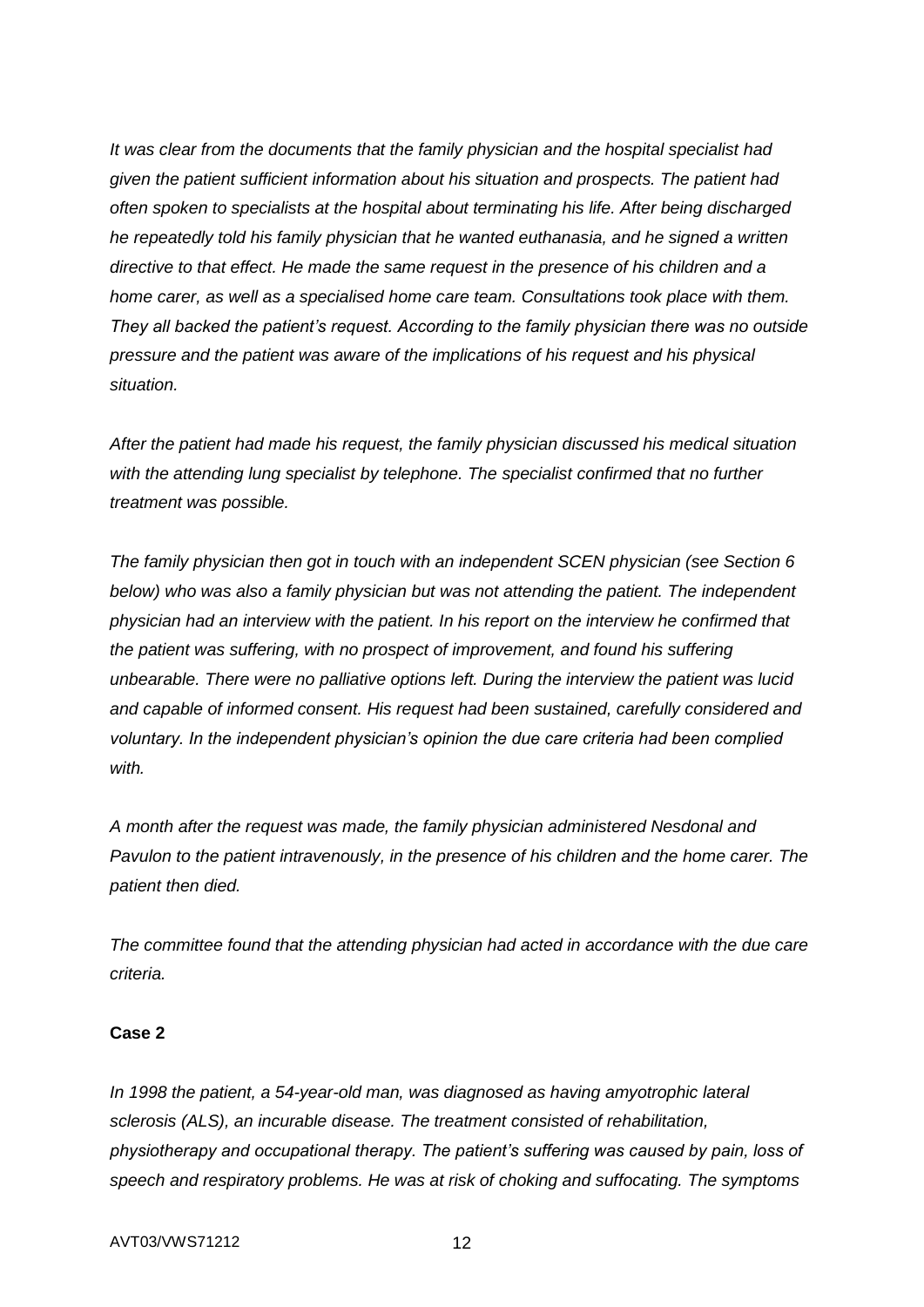*were progressive. Morphine was administered to control his pain, but there were no other ways left to alleviate his suffering. If his life was not terminated, the attending physician expected him to die within several weeks. However, the physician indicated that this period was difficult to estimate, as the patient's condition might suddenly deteriorate.*

*The patient had already indicated in 2000 that he wanted euthanasia if ever he found his suffering unbearable. A few weeks before he died, in the presence of the attending physician and his partner, he expressly asked for his life to be terminated. His partner backed the request. The patient had made several written declarations over a period of time. He expressly indicated that he did not want artificial respiration. In the attending physician's opinion his request was voluntary and carefully considered.*

*An independent SCEN physician visited the patient twice. It was deliberately decided to hold the consultations at an early stage, before the patient's speech deteriorated too badly. In his report on the first consultation, the independent physician confirmed that the patient was suffering from an incurable, progressive disease. On his second visit he confirmed that the disease had progressed further. The patient's speech was no longer intelligible and he could no longer eat without choking. The painkillers were ineffective, and the patient was short of breath. As a result of all these factors, he found his suffering unbearable. In the independent physician's opinion the request had been voluntary and carefully considered. He concluded that the due care criteria had been complied with. The attending physician then administered 2 grams of pentothal and 20 milligrams of Pavulon to the patient intravenously, in the presence of his loved ones. The committee found that the attending physician had acted in accordance with the due care criteria.*

### **The notifying physician is the person who has actually performed the termination**

The basis for the notification procedure is that the physician who has actually terminated life on request or provided assistance with suicide subsequently reports this to the municipal pathologist, using the standard report form (Section 7, subsection 2 of the Burial and Cremation Act). The pathologist performs an external examination of the body and verifies how and with what substances the patient's life has been terminated. He then takes delivery of the attending physician's report, checks whether it has been completed fully and clearly and whether any annexes referred to are indeed attached, and (where available) adds the deceased person's written euthanasia directive and the statement by the independent physician to the file. He then notifies the competent committee by completing and submitting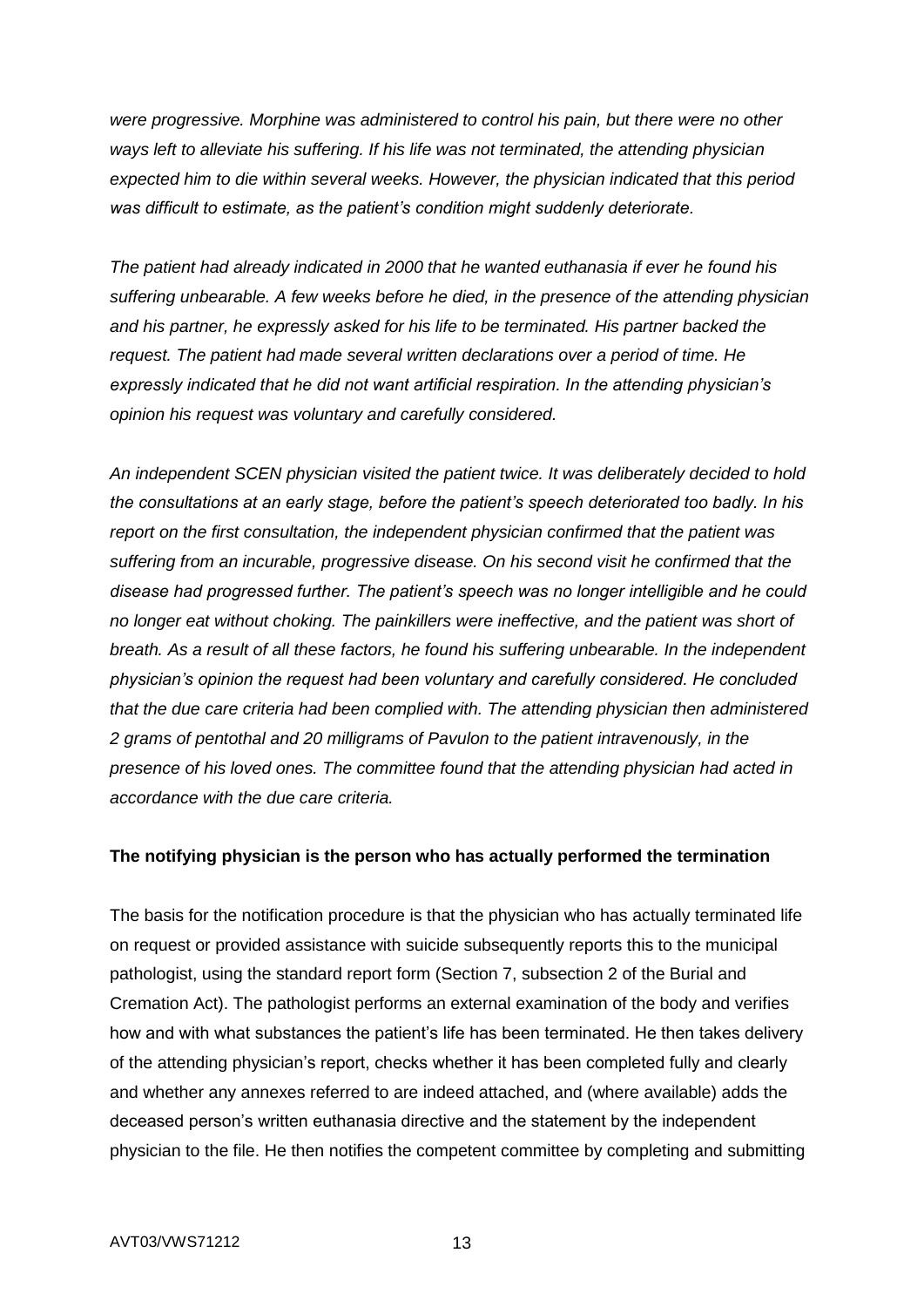a form intended for that purpose, together with the aforementioned documents (Section 10, subsection 2 of the Burial and Cremation Act).

A matter of importance to the committees is whether the notifying physician (the physician that has signed the notification form) is the person who has actually performed the termination or provided assistance with the suicide. If the committee discovers that this is not the case, it normally sends the notification back through the municipal pathologist with a request that the right person - i.e. the physician who has actually performed the euthanasia or provided assistance with the suicide - report the termination of life by completing and signing the standard report form.

It is not always immediately clear that the notifying physician has not performed the termination or provided assistance with the suicide. In that case the committee asks additional questions in writing. Occasionally a notification is submitted by two physicians. If another physician was involved in the procedure, he receives copies of the reports sent to the notifying physician. Only in the exceptional event that the two physicians state that they have performed the termination jointly are both physicians deemed to be notifying physicians.

### **Case 3**

*A 60-year-old patient was suffering from prostate cancer, with metastases. The personal particulars of two physicians appeared on the notification form, which was signed by both of them. The report indicated that the patient had expressed his wish for euthanasia in the presence of both physicians. The entire euthanasia procedure had also been supervised by both of them. However, the actual termination had been performed by one of them, whom the committee deemed to be the notifying physician. Both physicians were informed of this. The physician not deemed by the committee to be the notifying physician was sent a copy of its findings.*

## **2. Powers of the committees**

The power of the committees to assess the action taken by the attending physician to terminate life in a specific case is derived from the procedures set out in the Act, and in particular the due care criteria referred to in Section 2 of the Act.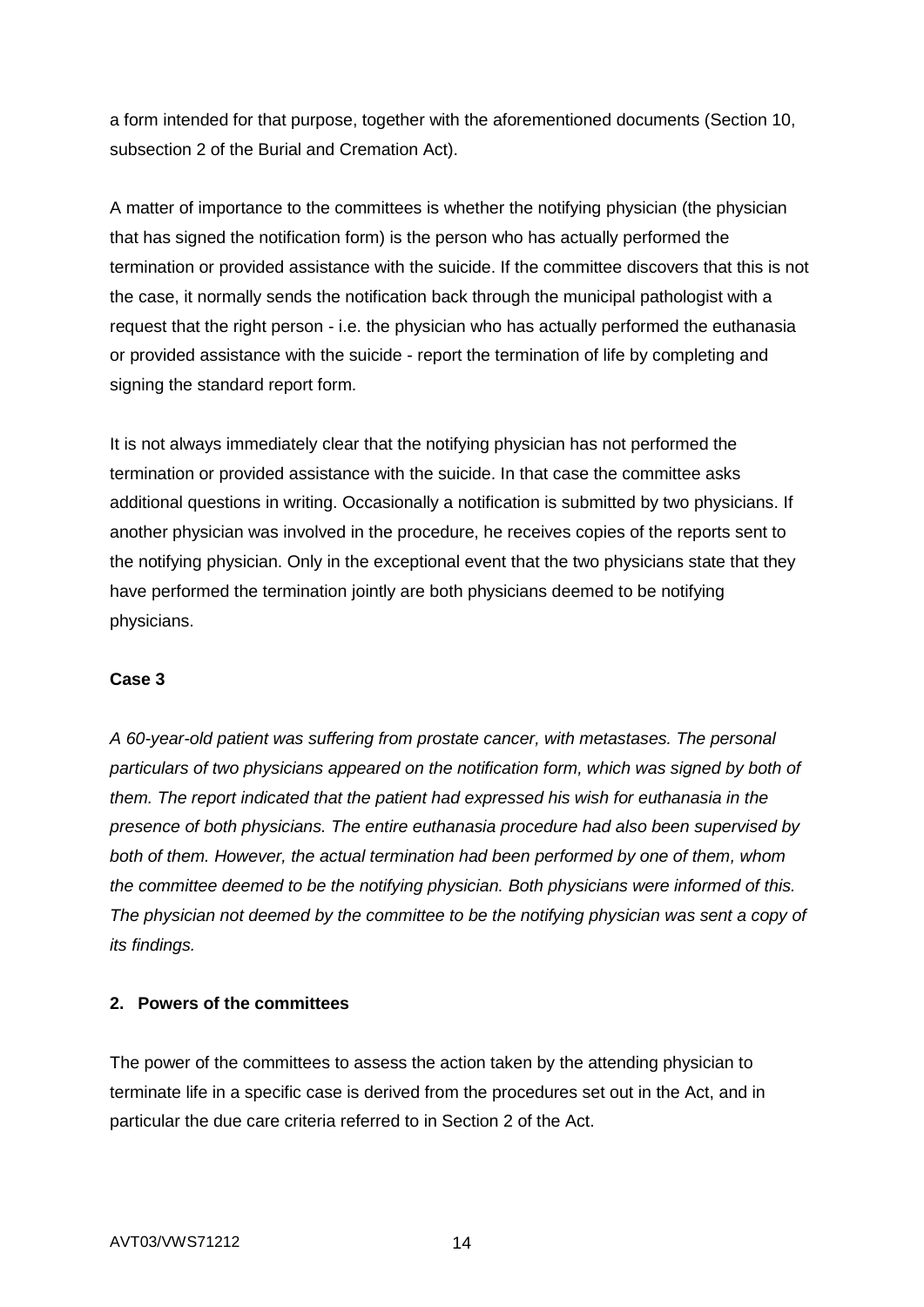With euthanasia and assisted suicide, life is terminated by a physician on request. The review committees therefore only examine cases in which an individual has expressly requested termination of life or assistance with suicide. If no such request has been made, the committees have no power to act and the procedure governing termination of life in the absence of an express request must be followed, i.e. the municipal pathologist must refer the case directly to the public prosecutor.

The notification procedure for termination of life on request is not applicable to newborn babies or children under the age of twelve. Special provisions concerning the consent of parents or guardians in the case of minors aged (a) twelve to fifteen and (b) sixteen or seventeen are laid down in Section 2, subsections 4 and 5 of the Act.

Section 2, subsection 2 of the Act also specifies that a physician may comply with a request for termination of life contained in a written euthanasia directive by a patient aged sixteen or older who is incapable of informed consent, provided that the directive was drawn up at a time when the patient was still able to make a reasonable assessment of his interests. The committees also have powers to act in such cases. A written declaration by a patient who is no longer capable of informed consent is then deemed to be an express request for termination of life and replaces the specific oral request that the patient is no longer capable of making.

'Normal medical procedure' is likewise not covered by the legislation governing termination of life on request. This refers to decisions to cease, or not to commence, treatment at the explicit request of the patient or if it serves no medical purpose. Nor is the notification procedure applicable to pain control measures whose unintended side effect is the death of the patient. As the following case history shows, the boundaries in such situations are not always clear.

### **Case 4**

*A 50-year-old patient had been suffering from breast cancer since 1999. She had been given radiotherapy, chemotherapy and hormone therapy, but there was no prospect of recovery. The patient was short of breath, had difficulty swallowing and vomited frequently. She was not expected to live more than a few weeks. There were no ways left to alleviate her suffering.*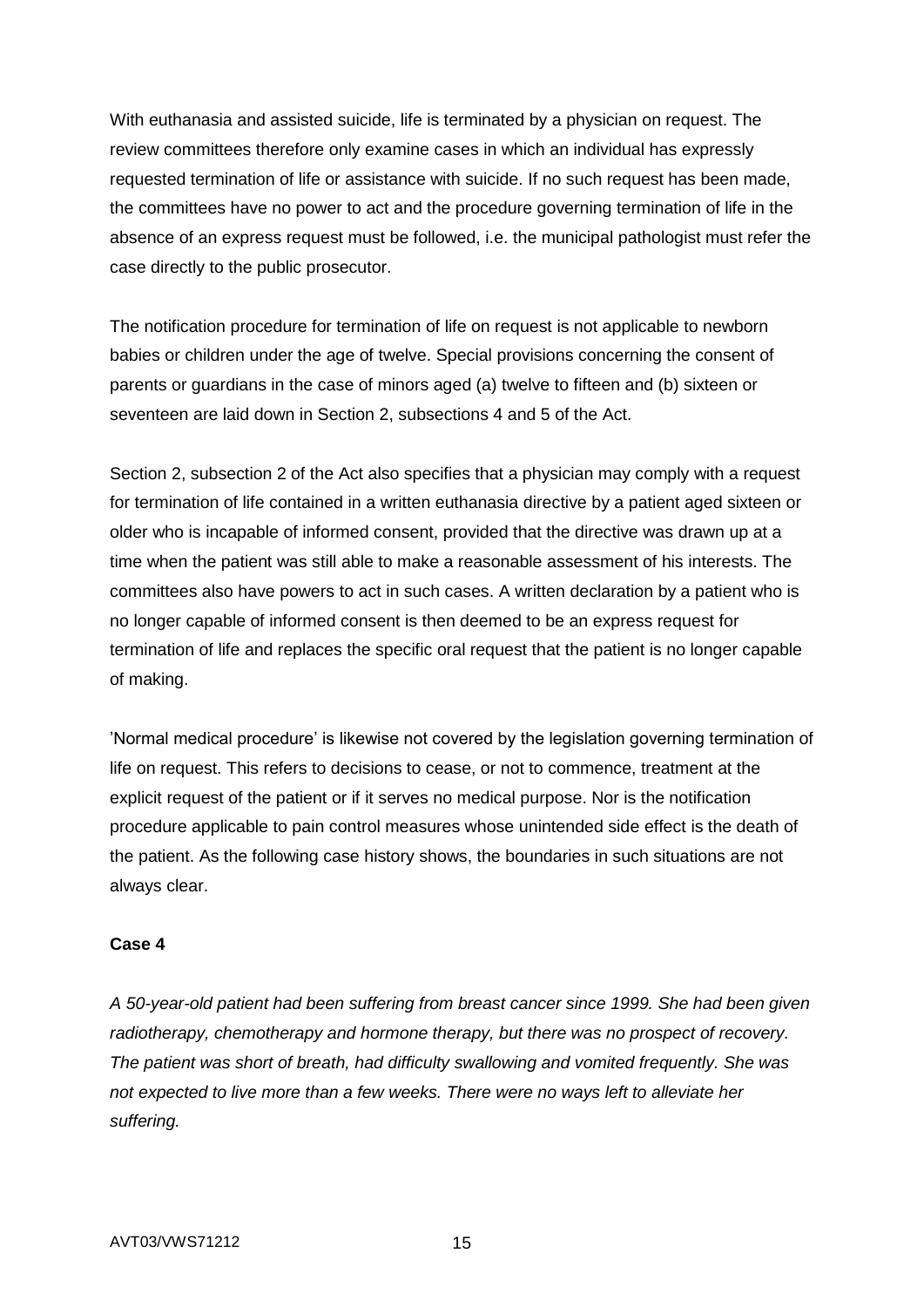*For the past three years she had said that she wanted euthanasia if ever her suffering became unbearable. In November 2002 she signed a written directive to this effect. Some days earlier she had indicated that she wanted to die. The attending physician then called in an independent SCEN physician who came and interviewed the patient. Partly at the recommendation of the independent physician, a specialised pain control team inserted a drip for the administration of Dormicum and morphine to control the patient's pain, before any decision was taken about whether to perform euthanasia. As a result of this 'sedation' the patient died without the attending physician being present.*

*The patient having died before euthanasia could be performed - as a result of the prior sedation - the committee concluded that her life had not been terminated on request within the meaning of the Act. The notification procedure was not applicable, and the notification*  was therefore sent back to the municipal pathologist. The patient had simply died of natural *causes.*

## **3. Clinical relationship between the notifying physician and the patient**

The statutory procedure governing termination of life on request and assisted suicide is based on the assumption that the action to terminate life is taken by the *attending* physician. Indeed, this was the phrasing used during the parliamentary debate on the Bill.<sup>1</sup> The due care criteria likewise presuppose some kind of clinical relationship with the patient. How else can the physician be satisfied that the patient has made a voluntary, carefully considered request and that the patient's suffering is unbearable, with no prospect of improvement? Furthermore, the attending physician and the patient must together be satisfied that there are no reasonable alternatives left, and the physician must inform the patient about his situation and prospects.

Another pointer is the reference (in Section 1e of the Act) to Article 446 (Book 7) of the Civil Code on medical treatment contracts. A medical treatment contract is deemed to exist if, in the pursuance of a medical occupation or enterprise, a natural or legal person undertakes to carry out medical interventions that directly affect the patient. Section 1e of the Act thus presupposes that there is a medical treatment contract between the attending physician and the patient when the request for termination of life is made. That is not the case if the relationship is confined to the performance of euthanasia, as in the following case history.

 $\overline{a}$  $1$  The response to questions from parliament on the Bill states: 'In Section 1c the term 'attending physician' is defined. It refers to the physician who has performed the euthanasia' (*Parliamentary Papers I*, 2000-2001, 26 691 No. 137b).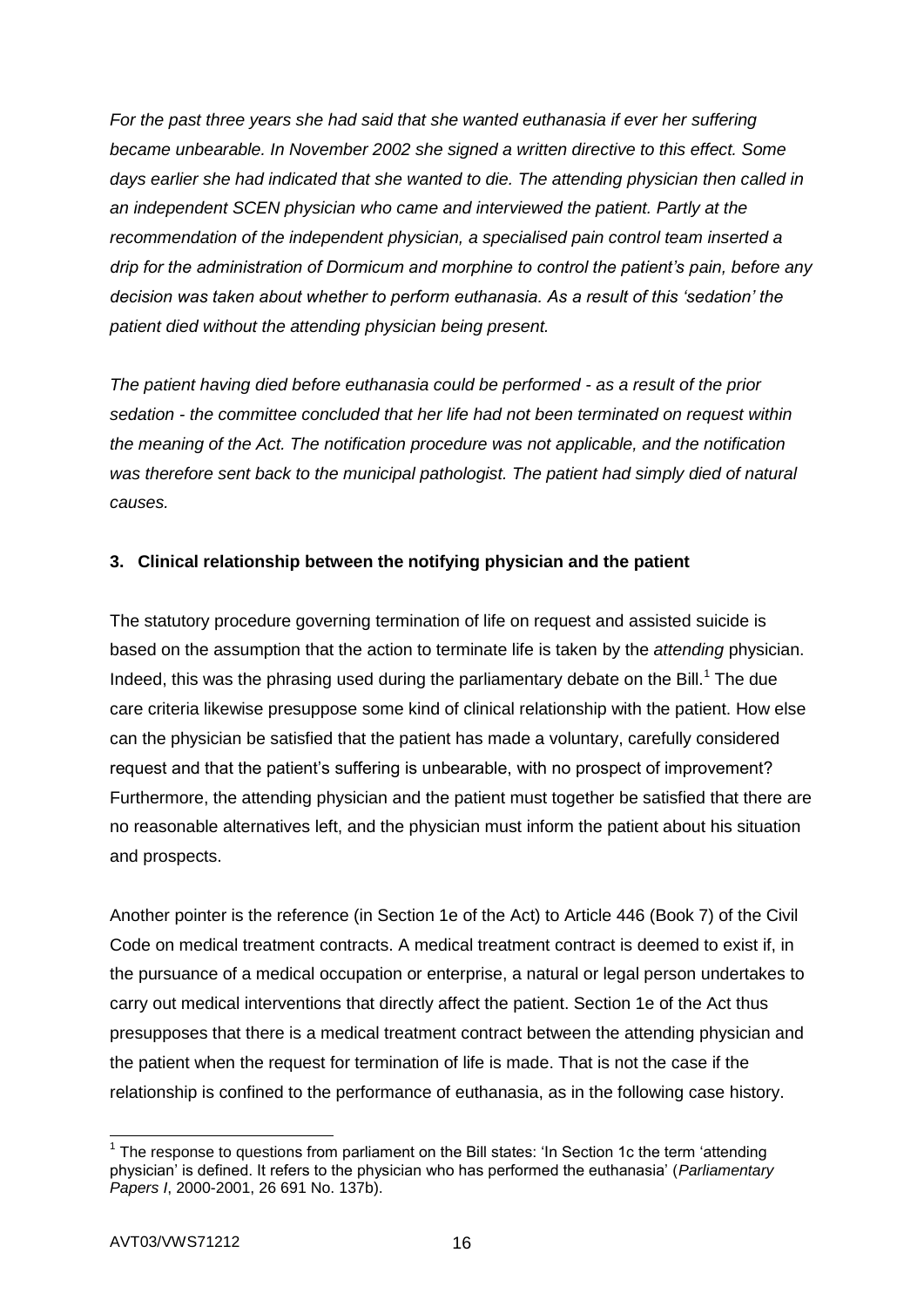#### **Case 5**

*A patient had been suffering from lung cancer, with vertebral metastases, since 1996. She had been given radiotherapy and chemotherapy, and efforts had been made to alleviate her pain. There was no longer any prospect of recovery. The patient suffered unbearably from the agonising, uncontrollable pain. She could not tolerate morphine. She was also short of breath and suffered from bedsores. She was expected to live a few days at most. From mid-October 2001 onwards the patient discussed her wish for euthanasia with her family physician. A few weeks before she died she requested euthanasia on a number of occasions, in the presence of the family physician and her children.*

*The day before the patient died, the notifying physician was summoned to her bedside while on evening duty - clearly not in his capacity as a SCEN physician - because she was in terrible pain. He found her in what he described as degrading circumstances - in severe, uncontrollable pain, restless, cachectic and short of breath. She was taking oxygen. That same evening the notifying physician discussed the possibility of euthanasia at length with the patient and her family. During this consultation it became clear to the notifying physician that the patient had mentioned euthanasia to her own family physician only indirectly. She*  felt extremely uncertain about the situation she was now in. It was unclear why she had not *specifically discussed euthanasia with her family physician more often. The next day the notifying physician got in touch with the family physician to discuss what to do about the patient's situation, which was unbearable. Only then did it become clear to him that the family physician did not want to perform euthanasia for reasons of principle. His colleague in the group practice, who was not opposed to performing euthanasia, was away on holiday. The notifying physician went back to see the patient the same day and administered Haldol to her, but the pain continued unabated. The patient begged the physician to put her out of her misery. He perceived her suffering to be so intense and the situation to be so acute that he decided to perform the euthanasia. He briefly considered consulting another physician, but eventually decided that the patient's suffering was so evident that further consultation was no longer relevant.*

*The committee found that the notifying physician had not acted in accordance with the due care criteria. He had not complied with the consultation criterion, which prescribes that the attending physician must consult at least one other physician who has seen the patient and has given a written opinion that the due care criteria have been complied with. In this case the physician - who was initially summoned to the patient's bedside while on evening duty*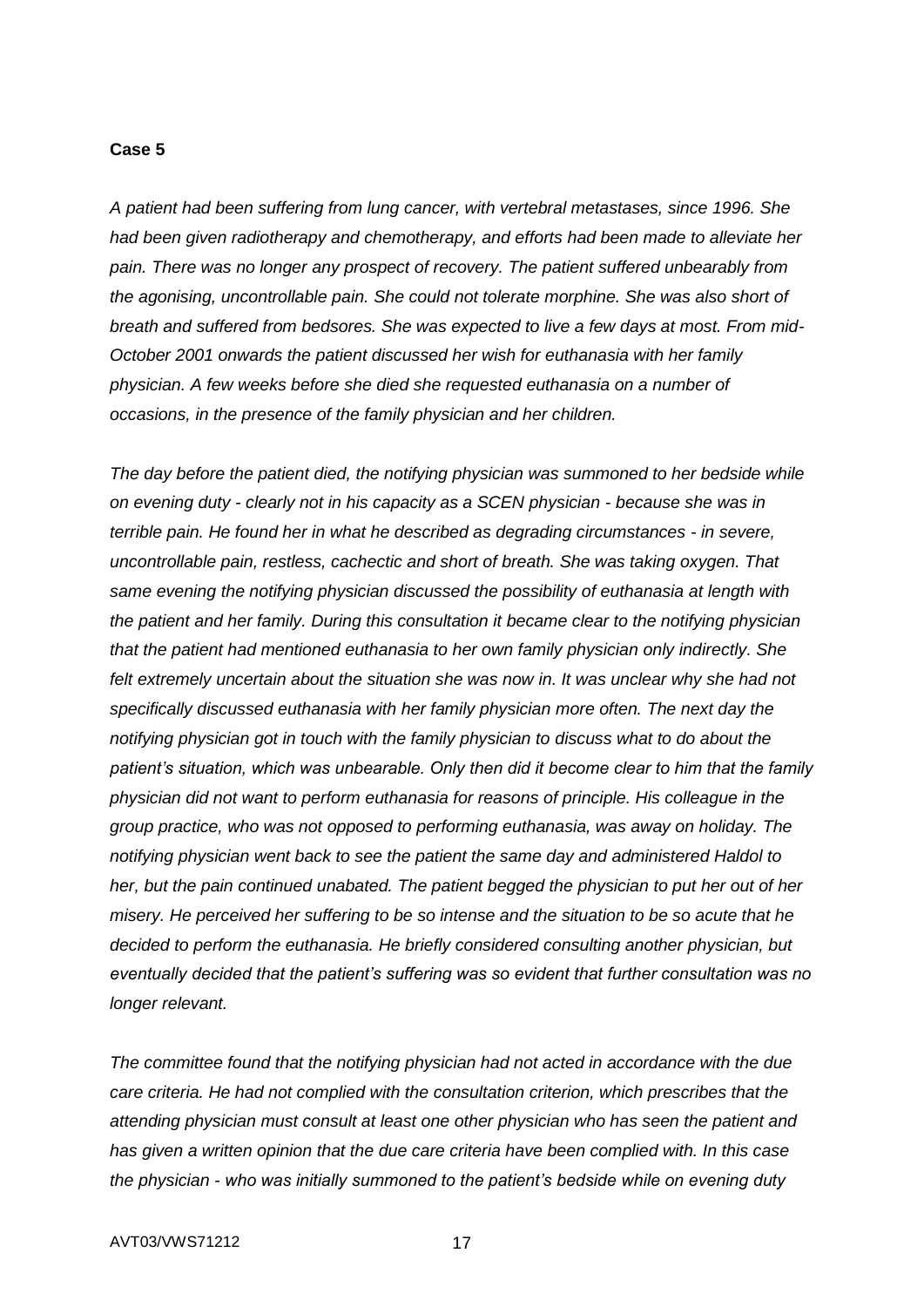*because she was in severe pain - was eventually the person who performed the euthanasia (the notifying physician). He only consulted the patient's own family physician, who was treating her and hence was not independent. The notifying physician drew up and signed his own consultation report. Even after interviewing the physician, the committee - while in no way disputing his good intentions and integrity - was unable to conclude that the situation had been so acute that an independent physician could not be consulted. It found that consultation within the meaning of the Act had not taken place. The fact that the notifying physician had only known the patient for one day added to the weight of this argument. In a case such as this, consultation was essential in order to verify compliance with the due care criteria.*

*This case was referred to the Board of Procurators-General, because the file revealed that the clinical relationship between the physician and the patient had only been very brief and that no consultation with an independent physician had taken place. The Board shared the committee's view that the notifying physician had not acted in accordance with the due care criteria. However, it concluded that prosecution would be disproportionately harsh in this particular case, and no further action was taken.*

### **4. Due care criteria**

### **I. Request**

Termination of life on request or assisted suicide can only take place if the patient has made an express request to that effect. Such a request must be voluntary and carefully considered. Only then can the due care criterion requiring the physician to be satisfied that the request was voluntary and carefully considered (Section 2, subsection 1a of the Act) be deemed to have been complied with.

## **Was the request voluntary and carefully considered?**

The first question the committees ask in connection with this criterion is whether and how the patient made the request. It need not necessarily have been made in writing, although this is preferable for purposes of evidence.

In almost all cases, there was in fact a written advance directive. The committees can well imagine that physicians would prefer to have such a directive, but - with the patient so close to death - it can be replaced by an accurate rendering of an orally expressed wish for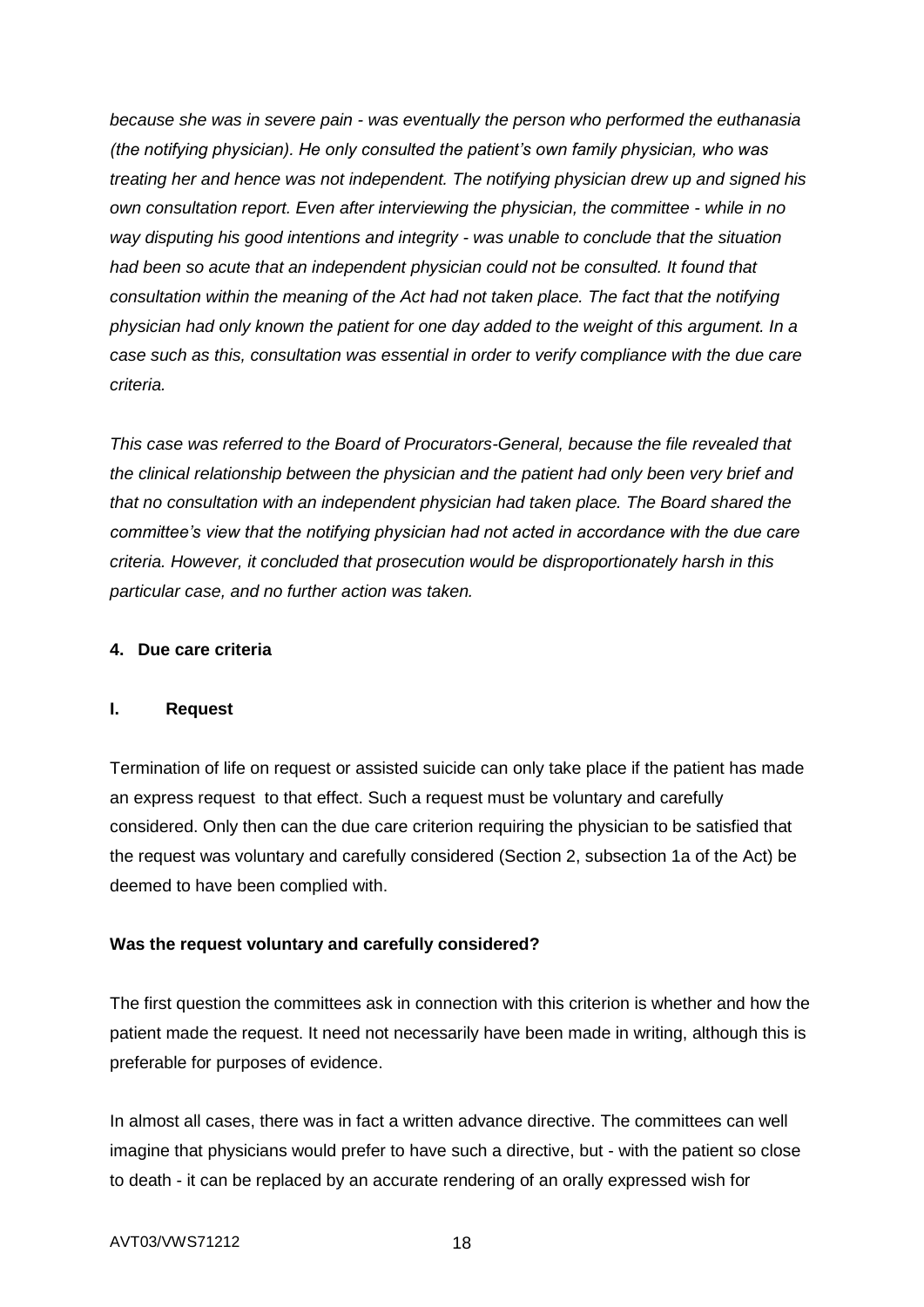euthanasia, for example in the patient's medical files. In general, physicians who are discussing euthanasia with their patients are advised to encourage them to draw up a written directive in good time.

In some cases the existence of a written euthanasia directive is of crucial importance. A patient may no longer be capable of informed consent but if, while he was still capable, he drew up a written directive requesting that his life be terminated, the attending physician may comply with that request. The committees must then examine whether the request was voluntary and carefully considered, whether it applied to the patient's present situation and whether the situation also satisfied the other due care criteria - none of which are easy matters. The more specific the euthanasia directive, the firmer the basis for the attending physician's decision and the committee's assessment. It is therefore important for physicians and patients to discuss the content and implications of such directives in good time.

In many cases patients raise the question of euthanasia with their physicians at an early stage, for example after hearing that they have an incurable disease. They also frequently indicate a wish for euthanasia as the disease progresses. Such conversations are an indication that the request is carefully considered, but must be distinguished from the situation in which the patient specifically asks for his life to be terminated.

The question on the notification form about when the patient first made the request can be a source of confusion. Some physicians indicate the point when the subject of euthanasia was first discussed, others the point when the patient first made a conditional advance request for euthanasia, and still others the point when the patient first made a specific request.

The time that elapses between the first specific request and the actual euthanasia is occasionally very short - sometimes less than a day. The committees feel that this is only justified in exceptional circumstances of unforeseen acute distress. In such cases it is important that the information provided by the attending physician and the independent physician should demonstrate the existence of such an acute situation. In other cases there may be a considerable time lag between the specific request and the actual euthanasia, for example a number of weeks. If this time lag is not mentioned in the notification, committees often ask the attending physician to account for it.

The next question concerns the nature of the request. In order to comply with the statutory due care criterion, the attending physician must be satisfied that the patient's request for euthanasia was completely voluntary and was entirely the patient's wish. It must, for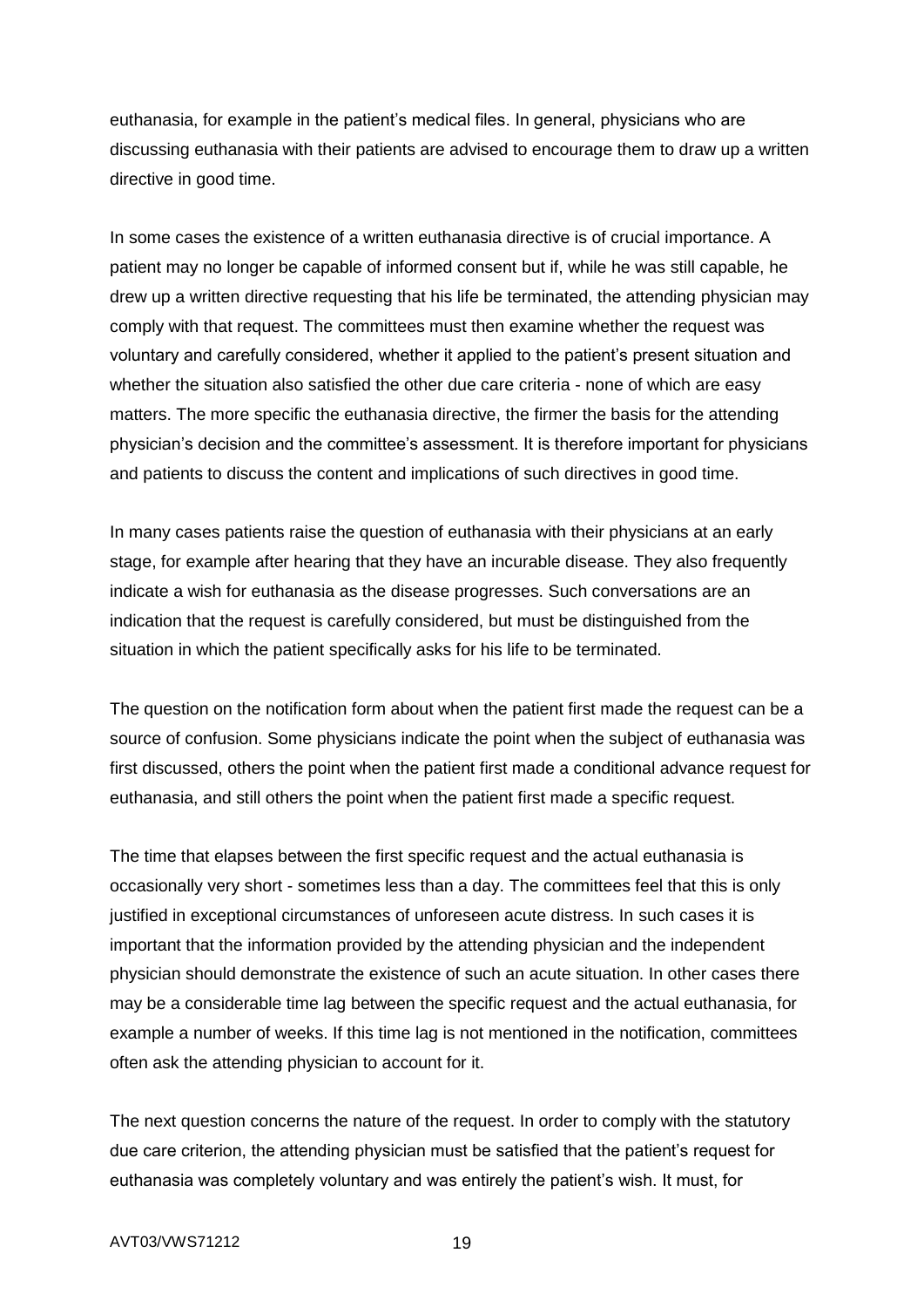example, be clear that the request was not made under pressure from others or pressure of circumstances. Patients sometimes say that they no longer wish to be a burden upon their families. Physicians must then ascertain what value should be attached to this statement. In one or two cases pressure from the family appears to have been a factor in the decision.

The request must also be carefully considered and made repeatedly. Here, the committees look at possible inhibiting factors such as depression or other disorders of the patient's cognitive or expressive faculties. Such factors may make the request less valid, but need not necessarily do so. A request made in a moment of lucidity may be carefully considered. A distinction must be made here between clinical depression and gloominess or dejection due to the patient's grave illness. In such cases an assessment by an independent psychiatrist may help to confirm that the request was voluntary and carefully considered.

In some cases the data in the notification make the committees decide to seek additional information on the extent to which depression may have affected the patient's capacity for informed consent and his ability to make a voluntary, carefully considered request.

#### **Case 6**

*A 65-year-old patient had had metastases from a melanoma in his chest and armpit since 2001. Early in 2002 metastases were also found in the liver and lungs, and within a few months the cancer had spread to the pelvis and vertebrae. The patient's suffering was due to pain, nausea, conspicuous skin cancer, double vision and the fact that he was totally dependent on others. The physician also reported that the patient was depressed and anxious that the pain might get worse. He was given Ritalin in an attempt to influence his mood, but the effects were disappointing. The patient refused other antidepressants. In April 2002 he asked the attending physician to terminate his life, and he repeated the request several times thereafter. There was a written euthanasia directive, originally drawn up in 1998 and updated in May and June 2002.*

*In May and June 2002 the patient was visited by two different independent physicians, the second of whom concluded in June 2002 that the due care criteria had been complied with.*  In his opinion the request was voluntary and carefully considered. During the interview the *patient had been lucid and clear in his request for euthanasia. At the end of June 2002 his life was terminated by intravenous administration of Nesdonal and Pavulon.*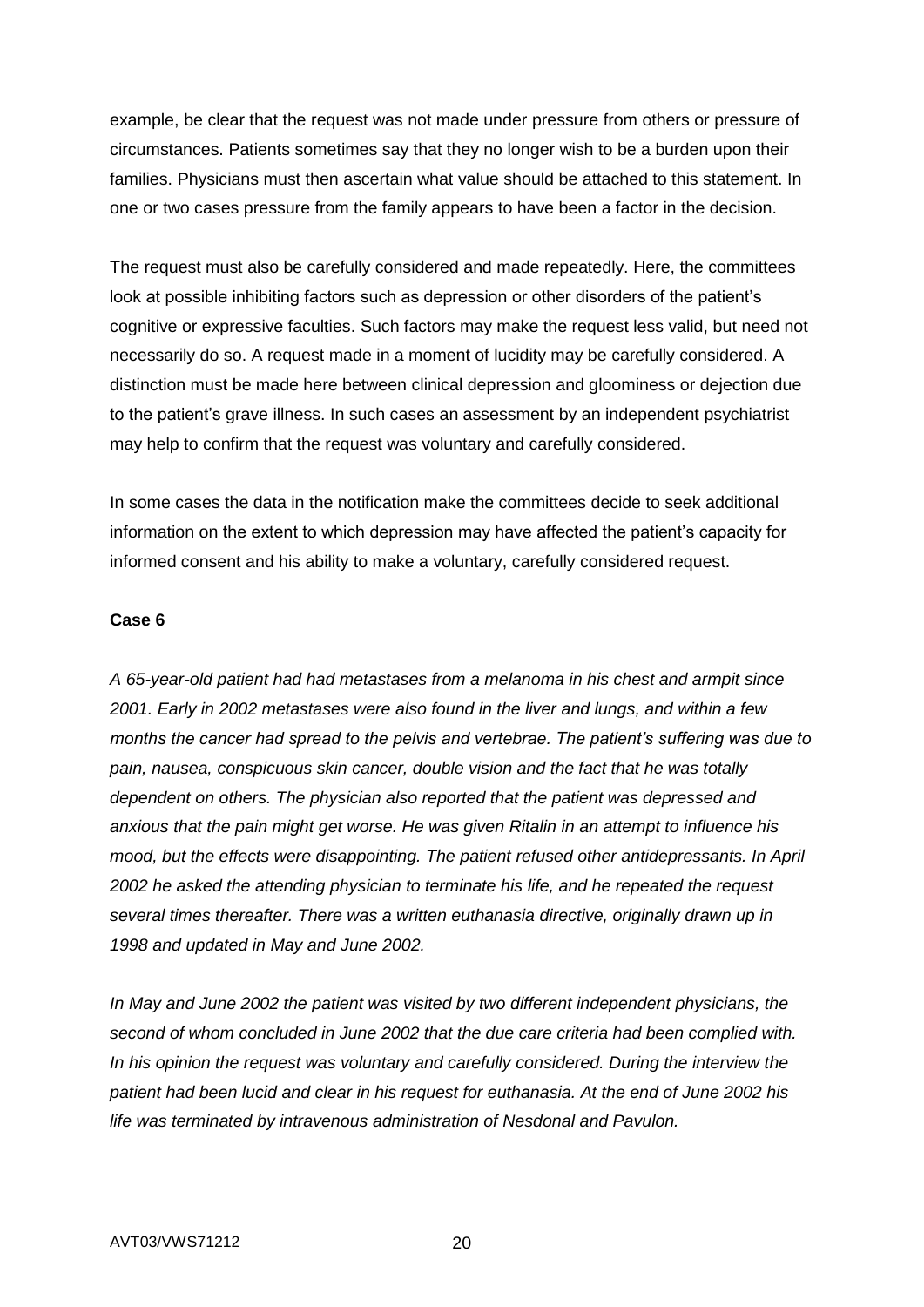*From the data in the notification it was not completely clear to the committee whether, and if so to what extent, depression had affected the patient's capacity for informed consent and his ability to make a voluntary, carefully considered request for euthanasia. The committee asked the attending physician to submit a written report on the subject.*

*In his report the physician stated that, before becoming depressed, the patient had repeatedly indicated that he wanted euthanasia if ever he found his suffering unbearable. In the physician's opinion there were no indications that depression had affected the patient's capacity for informed consent at the point when he had requested that his life be terminated. The depression, which took the form of dejection and gloominess, was mainly due to the patient's grave illness and the fact that he had always been extremely independent. In the*  light of the additional information provided by the attending physician, the committee *concluded that he had acted in accordance with the statutory due care criteria.*

In order to make a carefully considered decision, the patient must also have a clear idea of his illness, the situation he is in, the prognosis and any alternatives. The attending physician is advised to discuss the patient's request on a number of different occasions, so that they both have a clear idea of where they stand on the matter. To enable the committee to assess properly whether the decision was carefully considered, the physician must keep a good record of these conversations and attach the relevant documents to his report.

## **II. Unbearable suffering with no prospect of improvement**

The second due care criterion, which is of crucial importance in cases of termination of life on request or assisted suicide, is that the attending physician must be satisfied that the patient is suffering unbearably with no prospect of improvement (Section 2, subsection 2 (b) of the Act).

From a medical point of view, the fact that there is no prospect of improvement can be determined fairly objectively. There is no likelihood that things will get better, and the prospect is that they will get steadily worse. This must be determined in the light of current medical knowledge. The question of whether suffering is unbearable, on the other hand, is largely subjective. It all depends on the patient's outlook, personality and views on the matter. Furthermore, perceptions of suffering differ from patient to patient. Some patients find it unbearable to be completely dependent on others, while others find their increasingly undignified situation unbearable. In fact, even this is not entirely subjective. Factors such as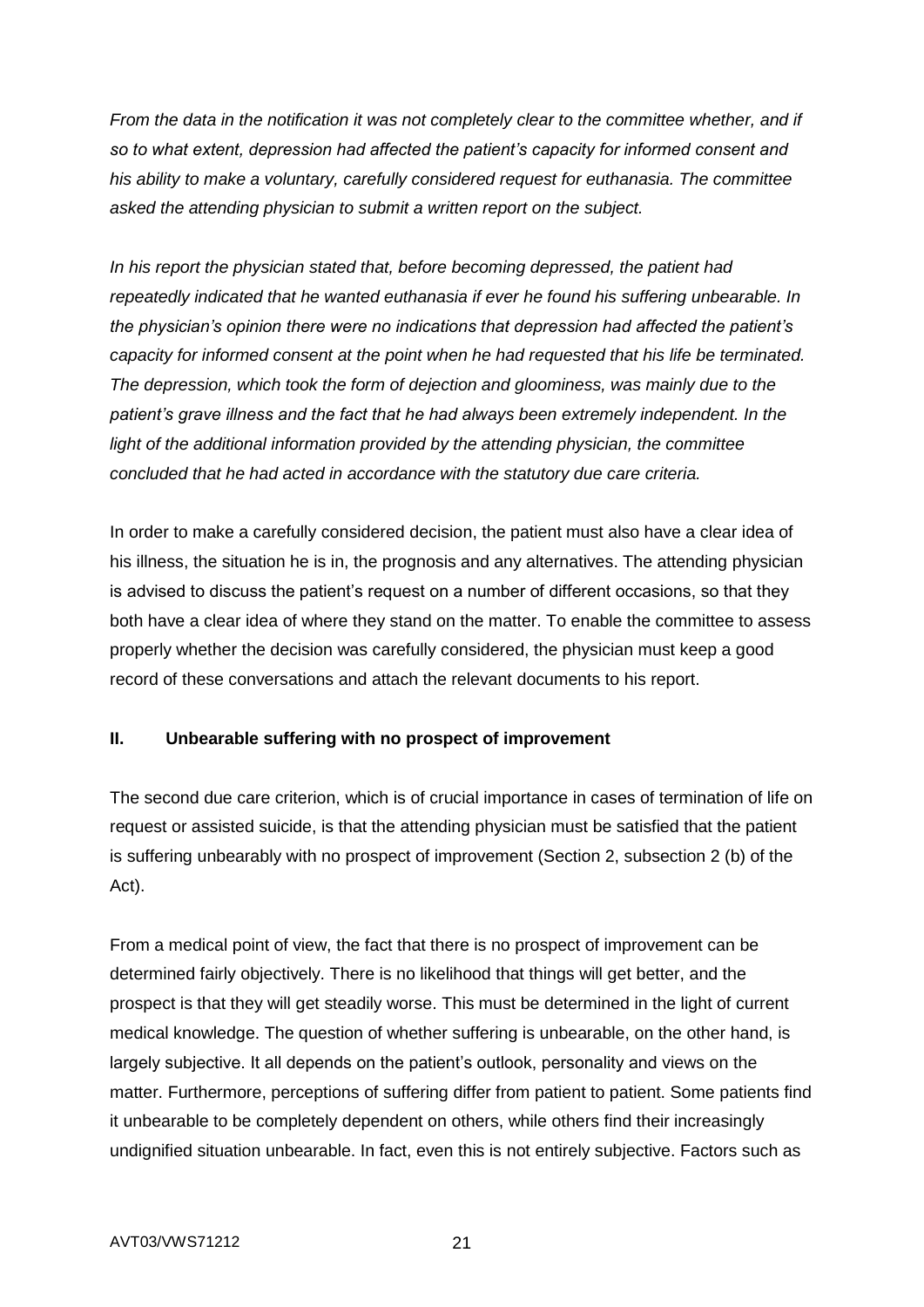pain, nausea, exhaustion and shortness of breath contribute significantly to the conclusion that suffering is unbearable.

Nevertheless, the question of whether suffering is unbearable is one of the greatest dilemmas in the practice and assessment of euthanasia. To what extent should it be possible to objectivise it? Is it sufficient that the patient himself finds his suffering unbearable assuming his condition is incurable? Is suffering all in the mind, even if there is also a somatic complaint? In general, when assessing this criterion, it is felt that it must be possible to objectivise how unbearable suffering is, at least to the point where the attending physician can empathise with it.

In some cases fear of future suffering is an important factor. This fear may be based on the patient's own experience or on his experience of someone else's illness. In the committee's opinion such fear of future suffering must be realistic, e.g. fear of suffocation, acute haemorrhaging or further loss of dignity.

The vast majority of cases that come before the committees involve untreatable, malignant processes that are often accompanied by uncontrollable pain, severe nausea and vomiting. There are also diseases such as multiple sclerosis (MS), amyotrophic lateral sclerosis (ALS), Parkinson's disease, chronic obstructive pulmonary disease (COPD) and other fatal diseases that leave patients totally dependent and bedridden or at risk of death by suffocation. In other cases, such as paraplegia or cerebrovascular accident (CVA), it may be harder to determine whether patients' suffering is unbearable. What *is* certain is that there is no prospect of improvement.

In the year under review the committees also had to deal with cases involving an accumulation of geriatric complaints. Here they look very closely at the physician-patient process, the factors that made the patient's suffering unbearable and the way in which the attending physician became satisfied that the patient's suffering was unbearable, with no prospect of improvement. This is illustrated by the following case.

### **Case 7**

*An 82-year-old patient was suffering from an accumulation of geriatric complaints. He had had glaucoma since 1982. Despite several operations, his vision had continued to deteriorate. He had also had diabetes and hypertension since the 1980s. In 1997 he developed multi-infarct dementia, with moderate to severe memory loss. About a month*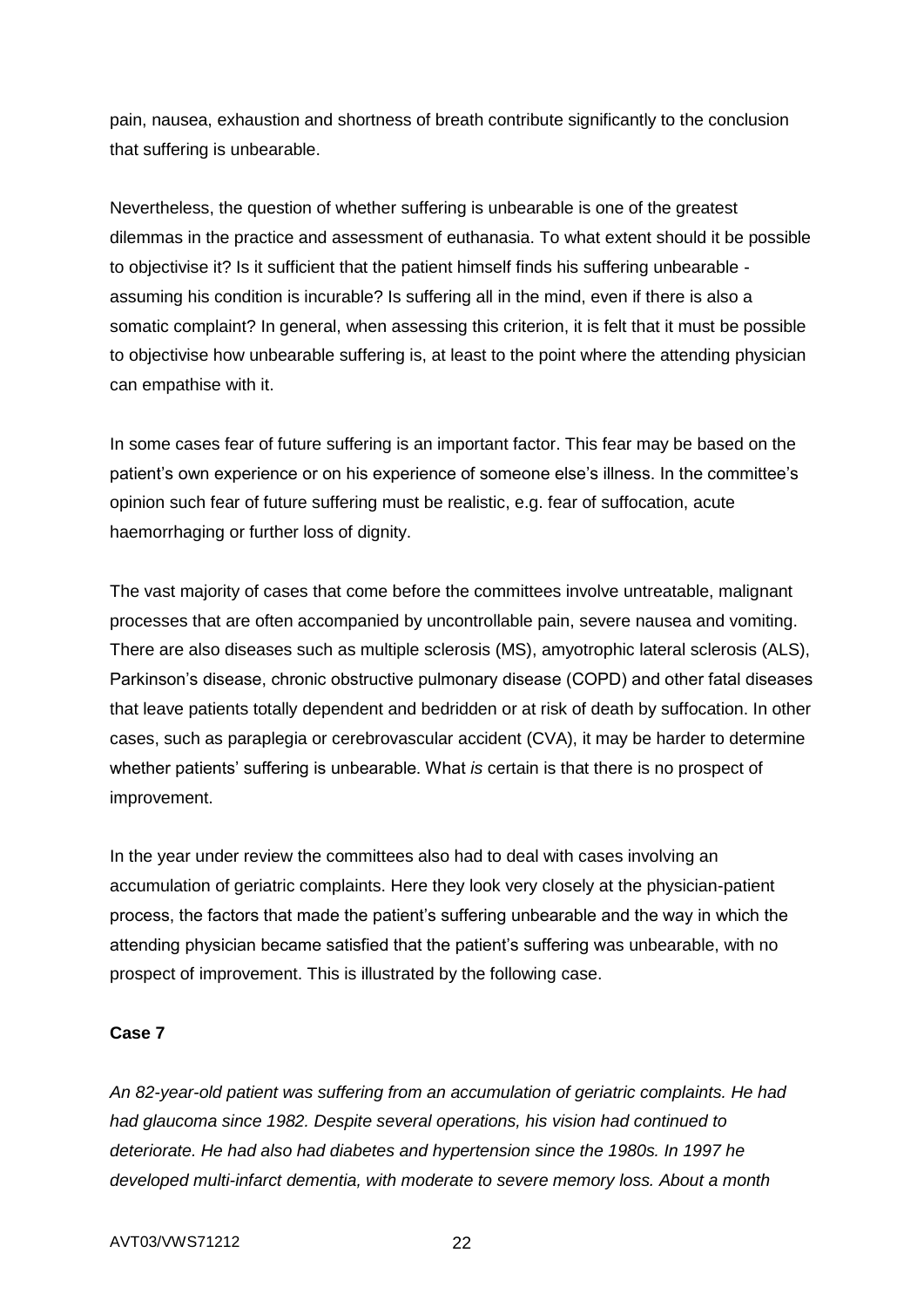*before he died he suffered a CVA, which left him paralysed for several days and totally and permanently blind.*

*The committee asked the attending physician to provide additional written information, and then interviewed him. The physician emphasised that, apart from blindness, the patient had suffered from various serious complaints, including severe vascular disorders in several parts of the body (the brain, the heart and the legs, with concomitant ulceration) and repeated cerebral infarction leading on three occasions to paralysis and memory disorders. A further handicap was extreme difficulty in walking due to numbness of the feet, possibly caused by the diabetes and balance disorders. As a result of his blindness and memory loss, coupled with the loss of his wife and son, the patient felt his life was pointless and unbearable. He was also well aware that another CVA could occur at any moment, causing further invalidity. According to the physician this fear was realistic. After years of suffering owing to his impaired vision, he could not accept being totally blind. The prospect of even more suffering was unbearable to him. The physician stated that there were no alternative treatments left. He had offered the patient antidepressants and psychological help, but the patient had refused them, since they would do nothing to alleviate his physical disabilities. The physician stated in the interview and in writing that in the course of time he had become satisfied that the patient's suffering was unbearable, with no prospect of improvement.*

*In the last week of his life the patient refused all food and drink, and his diabetes became unregulated as a result. If his life was not terminated, the attending physician expected him to die within a week from dehydration and unregulated diabetes. The independent physician concluded that the request for euthanasia satisfied the statutory due care criteria. All things considered, and on the basis of the additional information provided by the attending physician, the committee concluded that, in the light of current medical knowledge, the patient's suffering was unbearable, with no prospect of improvement. The committee found that the attending physician had acted in accordance with the due care criteria.*

### **Informing the patient: are there no reasonable alternatives?**

The committees also examine the way in which the attending physician informed the patient about his illness and prospects (Section 2 subsection 1c of the Act). Was the patient sufficiently informed of the diagnosis and prognosis? Particular attention is paid to opportunities for palliative care. If there is any uncertainty about this, the committees inquire whether treatment options were discussed with the patient, what palliative care was provided and what effect it had. The attending physician and the patient must together be satisfied that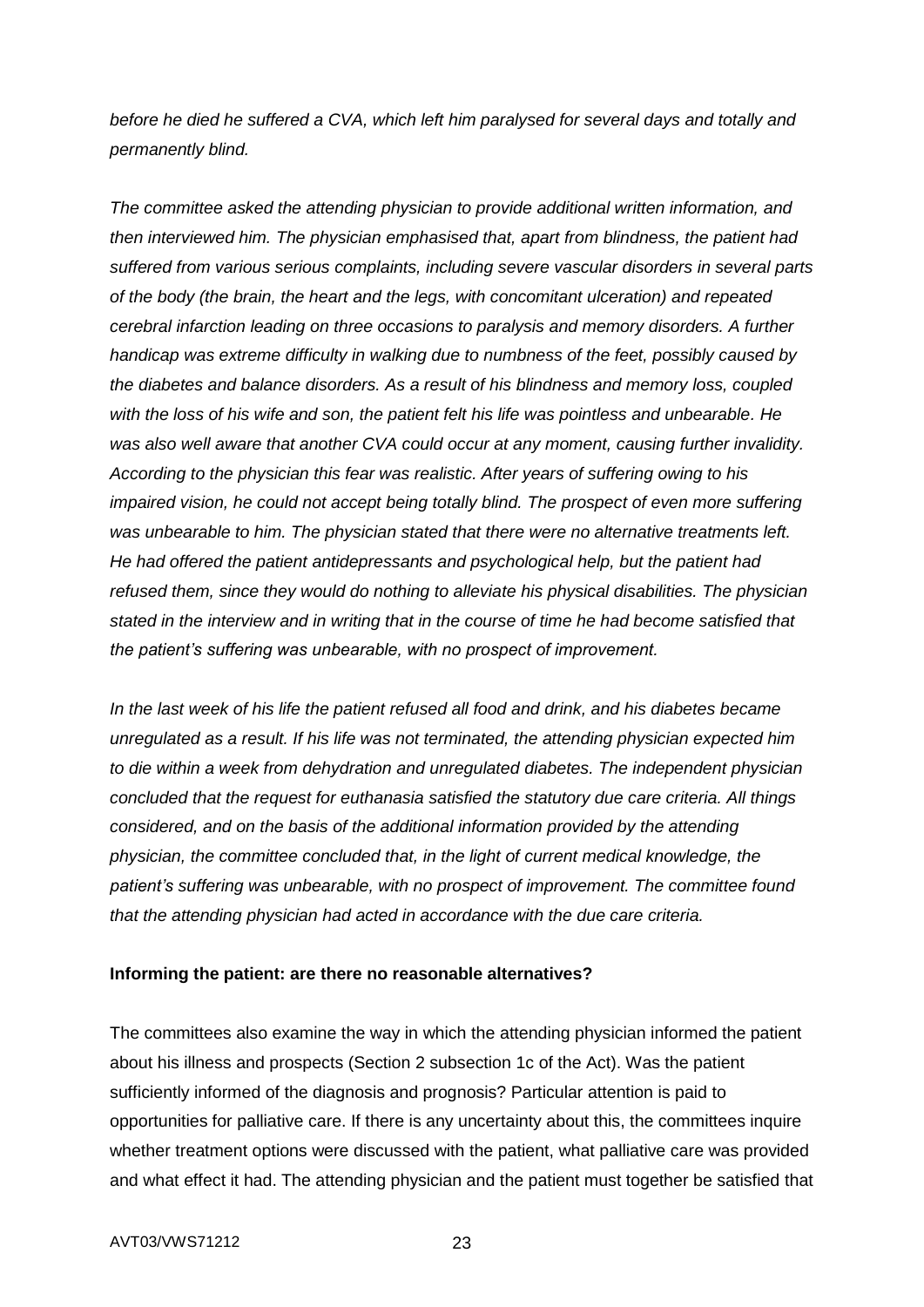there were no reasonable alternatives, given the patient's situation (Section 2, subsection 1(d) of the Act). This does not mean that every palliative treatment must be attempted. There may be good reasons to refrain from certain treatments. Some forms of palliative treatment may have distressing side effects. For example, a patient may refuse a higher dose of morphine because of side effects such as loss of consciousness. Similarly, palliative radiotherapy may have side effects so serious as to outweigh the benefits of the treatment. In other cases the discomfort of being transported to the place of treatment may be more than the patient can bear. A patient's refusal of palliative treatment on such grounds may be reasonable, and hence need not be an impediment to complying with a request for euthanasia. However, patients sometimes refuse palliative treatment that at first sight does not seem particularly intrusive and may therefore be deemed a 'reasonable alternative'. In such cases the attending physician is expected to discuss the matter with the patient. The committees consider it important that the report should indicate how the attending physician has handled this situation.

#### **Case 8**

*In May 2002 an 81-year-old patient was found to have cancer of the colon, with metastases. There was no longer any prospect of recovery. The patient asked the attending physician to perform euthanasia, and refused all palliative treatment. The committee felt that the information on the notification form did not make clear whether there were any alternative forms of treatment and, if so, what they were. The attending physician was therefore asked to provide additional information. In a written statement he indicated that the tumour had already spread to the abdominal wall, and that metastases in the liver and cancerous peritonitis had been discovered. The prognosis was that the patient would die very shortly. Surgery revealed that the intestine had been perforated for more than twenty-four hours, with*  faecal peritonitis, making it likely that complications would arise during post-operative *recovery. Palliative chemotherapy would only be possible once the patient had recovered from the surgery, and its chances of success were estimated at twenty-five per cent. The physician indicated that he had discussed the situation with the patient several times. The patient had refused the treatment because of the complications that would arise during postoperative recovery and the slim chances of success. The physician considered this an acceptable decision. In the light of this additional information, the committee was also satisfied that the adverse effects of the treatment would have outweighed the benefits. There were no realistic alternatives. The committee found that the attending physician had acted in accordance with the due care criteria.*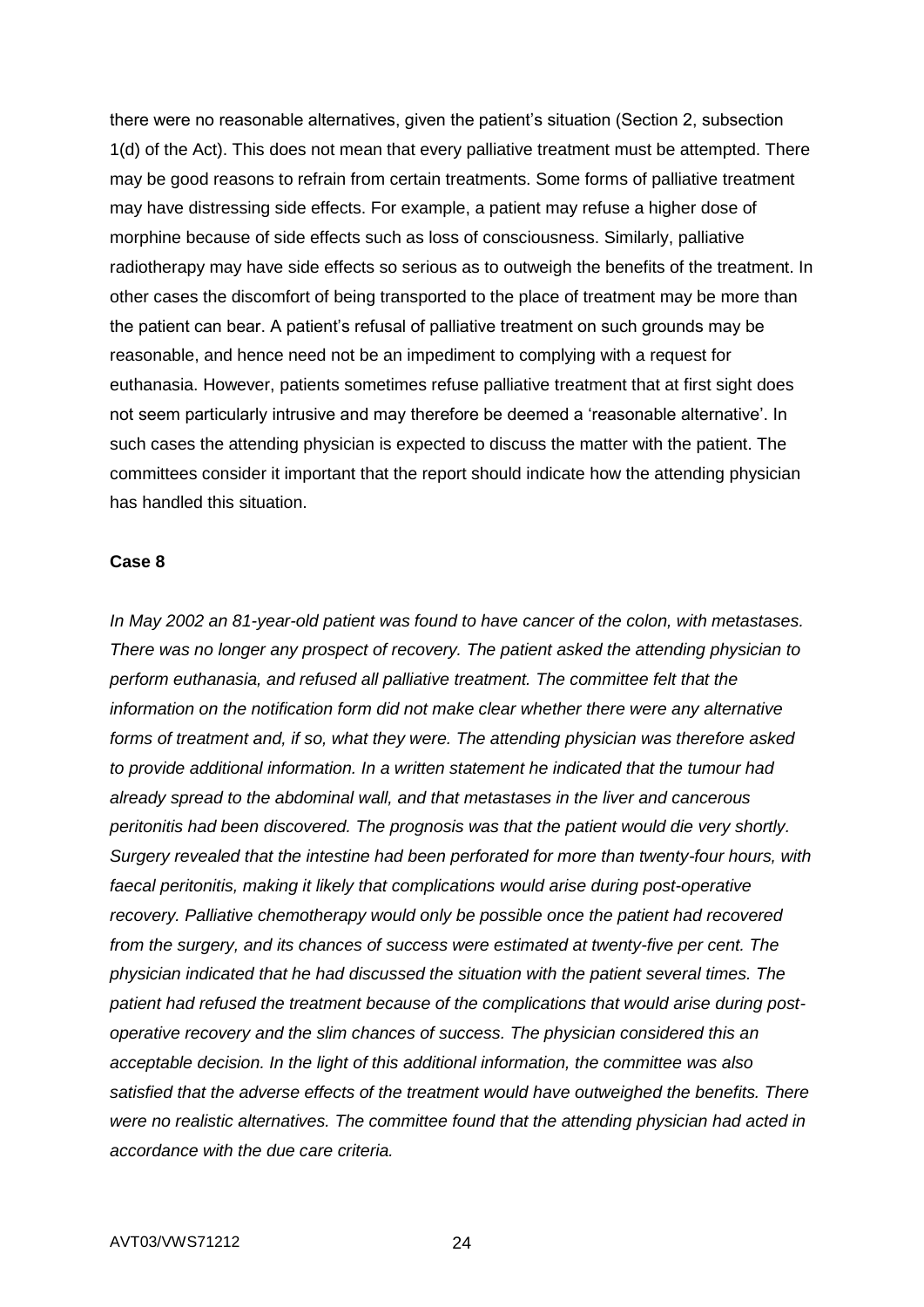In the year under review the committees had to deal with several notifications of euthanasia requested by patients who were no longer able to communicate by the time the procedure took place. The patients had lost consciousness just beforehand, for example after an increased dose of medication (morphine). Although physicians in general are of the opinion that comatose patients cannot suffer unbearably, if at all, the special facts and circumstances of the case may lead the committees to conclude nevertheless that the attending physician acted in accordance with the due care criteria when performing the euthanasia. An important factor here may be whether the coma was reversible. The patient's circumstances before he became unconscious may have been such that it would have been inhumane to let him come round (or bring him round) again. Other factors, such as the patient's express wishes in the event of a possible coma, are also taken into account. In general, however, the committees feel that physicians should exercise extreme restraint in such situations. It is often possible to wait and let nature take its course. However, it is the specific facts and circumstances of a given case that will determine the committee's decision as to whether the attending physician acted in accordance with the due care criteria.

#### **Case 9**

*A 96-year-old patient was suffering from various complaints. In 1992 she had undergone surgery for cancer of the colon, and from 1999 onwards she had had repeated urinary infections. She also suffered from anaemia, hypertension and hypothyroidism, and had had several cerebral infarctions since 2002. Further examination for possible intestinal cancer was considered, but the patient refused this. A week before she died she also suffered from pump failure. She was short of breath after minor exertion and when resting, and had occasional double incontinence. She was receiving various forms of medication. There was no prospect of recovery.*

*The patient's physical condition had deteriorated rapidly over the previous few months. Her suffering was due to extreme fatigue and shortness of breath. She had always been active and independent, and found her increasing dependence on others unbearable. She perceived her incontinence as a loss of dignity. The patient was living on her own in a service*  flat. In the previous few days she had been looked after by her children, very much against *her wishes. Apart from the medication there were no alternative ways left to alleviate her suffering. Her attending physician had given her sufficient information about her situation and prospects. On the day the euthanasia was performed, the patient was no longer able to communicate. In view of this, the committee asked the physician to provide additional written information. The physician stated that a few days before the patient's death - in consultation*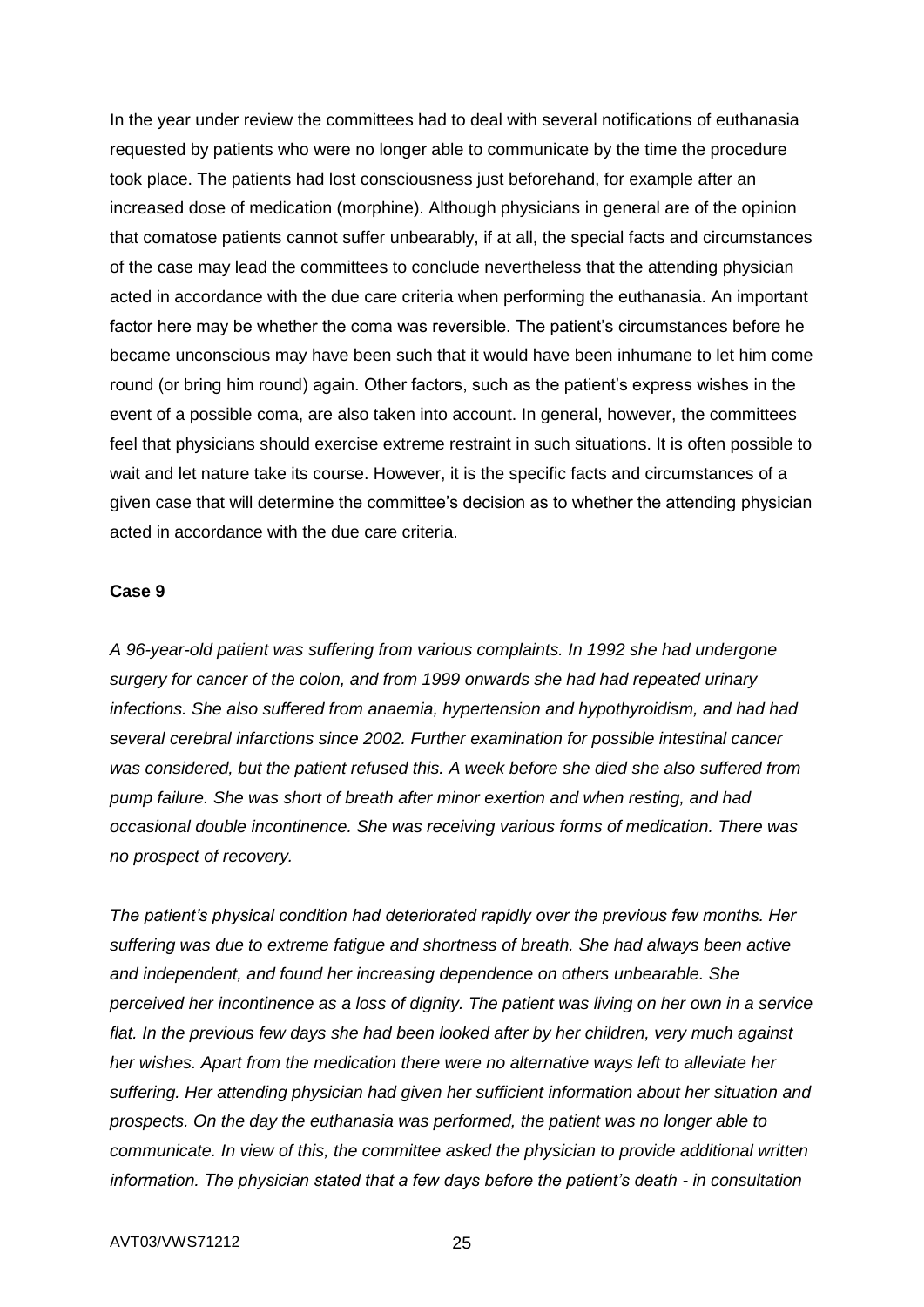*with the patient and in the presence of her sons - he had begun to administer morphine in view of her increasing pain and shortness of breath and pending the SCEN report. The patient was afraid that the medication would make her lose consciousness. It was agreed with her and her sons that unless she died within a few days her life would be terminated on an agreed date, even if she was no longer conscious. Her condition then deteriorated. She grew breathless and extremely restless and was no longer able to communicate. That evening she became extremely anxious, confused and short of breath. In addition to the morphine he had already given her, the physician now administered Haldol and Dormicum. The patient did not recover consciousness again.*

*She was now in the very situation she had indicated earlier she did not want to end up in. Her sons respected her previously expressed wish not to be washed any longer. She lay in her own bodily effluvia and developed bedsores. Despite the attending physician's explanation that in her present circumstances the patient was not actually suffering and would not notice being cleaned and washed, the sons insisted on respecting their mother's wishes.*

*From 1993 onwards the patient had regularly requested that her life be terminated, but had changed her mind when her situation improved. In 1993 she had signed a Dutch Voluntary Euthanasia Society declaration, with an additional provision concerning euthanasia in the event of coma. From July 2001 onwards she had regularly discussed termination of life with the attending physician. In March 2002 she indicated that she wanted to die. In a last written directive, which she had signed, she had indicated that she wanted her life to be terminated by euthanasia. Finally she had agreed with the attending physician that the euthanasia would be performed unless she had died of natural causes by the agreed date.*

*The independent SCEN physician was of the opinion that the due care criteria had been complied with. The attending physician administered 10 milligrams of Pavulon to the patient intravenously, in the presence of her children (since the patient was already in a coma, there was no need to administer medication to induce one).*

*The committee's considerations in this case were as follows. It is generally accepted that a comatose patient does not suffer. The question here was whether active intervention was necessary or desirable in this specific case, in which the patient was expected to die of natural causes very soon. In the light of the physician's statement that the patient's situation was partly due to the medication, the committee concluded that she had been in a potentially reversible coma. However, it would have been inhumane and hence inappropriate to bring*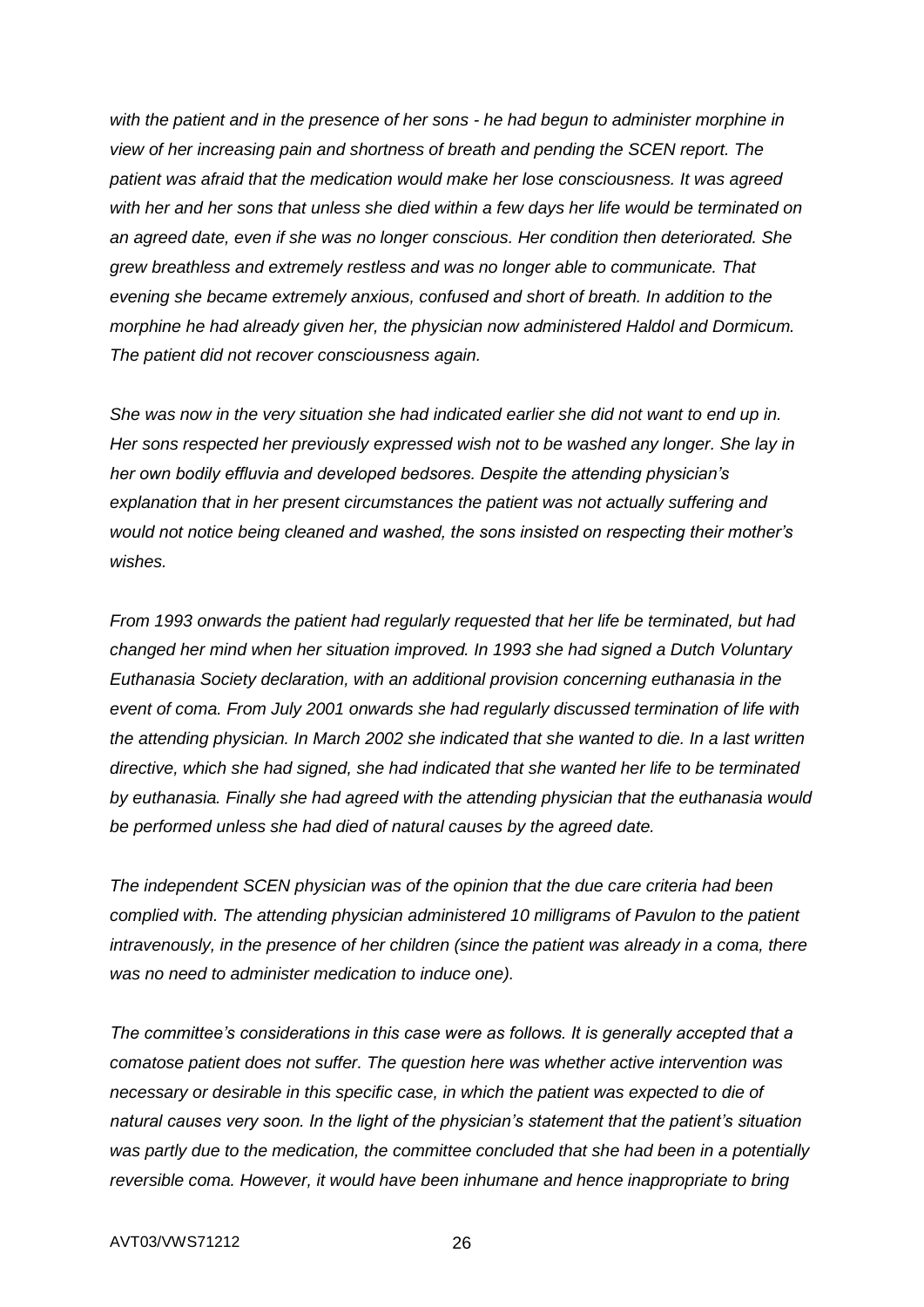*her round again under these circumstances. The committee did find that the attending physician might have been expected to exercise more restraint in agreeing to carry out euthanasia under these circumstances. However, in view of the patient's 1993 directive, which was confirmed in writing in 2002 and repeated orally just before she ceased to be able to communicate, as well as the suffering described by the physician, which left him satisfied that the due care criteria had been complied with, the committee found that the physician had acted in accordance with the due care criteria.*

### **III. Consultation**

One of the due care criteria concerns consultation with a second, independent physician who has seen the patient and has given a written opinion as to whether the due care criteria have been complied with (Section 2 subsection 1e of the Act). The independent physician must therefore give an expert, independent opinion on whether the patient's suffering is unbearable, with no prospect of improvement, whether there are alternative ways to alleviate the suffering, and whether the request for termination of life or assisted suicide is voluntary and carefully considered. This means that he must be independent of the patient, which in turn means that he must not be treating the patient or be in a family relationship to him, and also in principle that he must not have come into contact with the patient in the capacity of locum. He must also be independent of the physician who performs the euthanasia or provides assistance with the suicide, which in principle means that they must not be in a family or hierarchical relationship to one another and must not be members of the same group practice.

The requirement that the independent physician must have seen the patient and given a written opinion on whether the due care criteria have been complied with applied before 1 April 2002 but it has now been explicitly specified in the Act. If this requirement is not met, the attending physician is deemed not to have complied with the due care criteria. Physicians are advised to make very sure that the consultation is carried out and recorded correctly. Moreover, a detailed, well-documented report by the independent physician will substantiate the notification of euthanasia and will help the committee in reaching its decision.

In the year under review the committees had to deal with several notifications in which the consultation requirement had not been complied with. In the following case the committee found that the attending physician had not acted in accordance with the due care criteria.

#### **Case 10**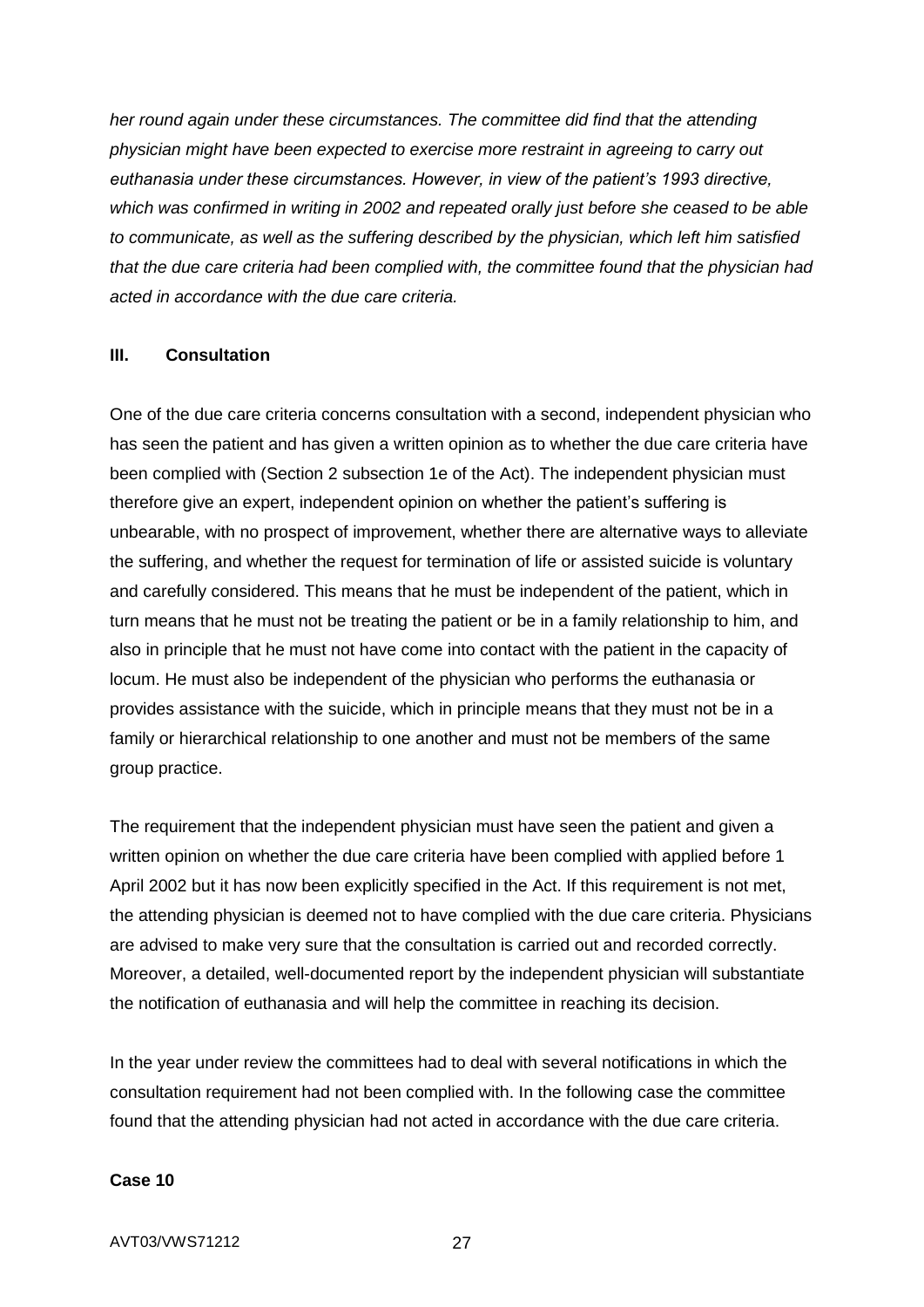*In April 2001 a 47-year-old patient was found to have stomach cancer, which in February 2002 was discovered to have spread to the liver. There was no longer any prospect of recovery. The voluntary, carefully considered nature of the request and the unbearable nature of the patient's suffering, with no prospect of improvement, were not in question. On the standard form the attending physician stated that the independent physician was a medical specialist, and he attached a letter from the specialist by way of a consultation report. The letter made no mention of the patient's request for euthanasia. The patient's case history, which was also attached to the notification, indicated that the attending physician had consulted the specialist by telephone on two other occasions: once on the day before the euthanasia was performed, and once on the day it was performed. Since there was no consultation report attached to the notification and the remaining documentation likewise*  failed to make clear whether the specialist had personally assessed whether the due care *criteria had been complied with, the committee invited the attending physician for an interview on his report.*

*The attending physician told the committee that both the patient's visit to the specialist and his own two telephone conversations with the specialist were intended by him as consultations within the meaning of the Act. He also indicated that on several occasions when he had performed euthanasia in the past he had consulted the independent physician by telephone only. He added that the Public Prosecution Service had never made any comment to him about this.*

*The committee then obtained written information from the specialist and asked him whether he had considered the consultations with the attending physician to be consultations within the meaning of the Act. The specialist explicitly stated to the committee that this was not the case. He had seen the patient once as an outpatient, and could not remember euthanasia having been mentioned on that occasion. Nor had he been specifically asked during the two telephone conversations to give his opinion on whether to terminate the patient's life. He did talk about the fact that there were no alternative curative treatments left and that nothing could be done but treat the symptoms.*

In the light of the report, the interview with the attending physician and the additional *information supplied by the specialist, the committee found that the physician had not complied with the independent consultation requirement and that he had not acted in accordance with the due care criteria when terminating the patient's life on request.*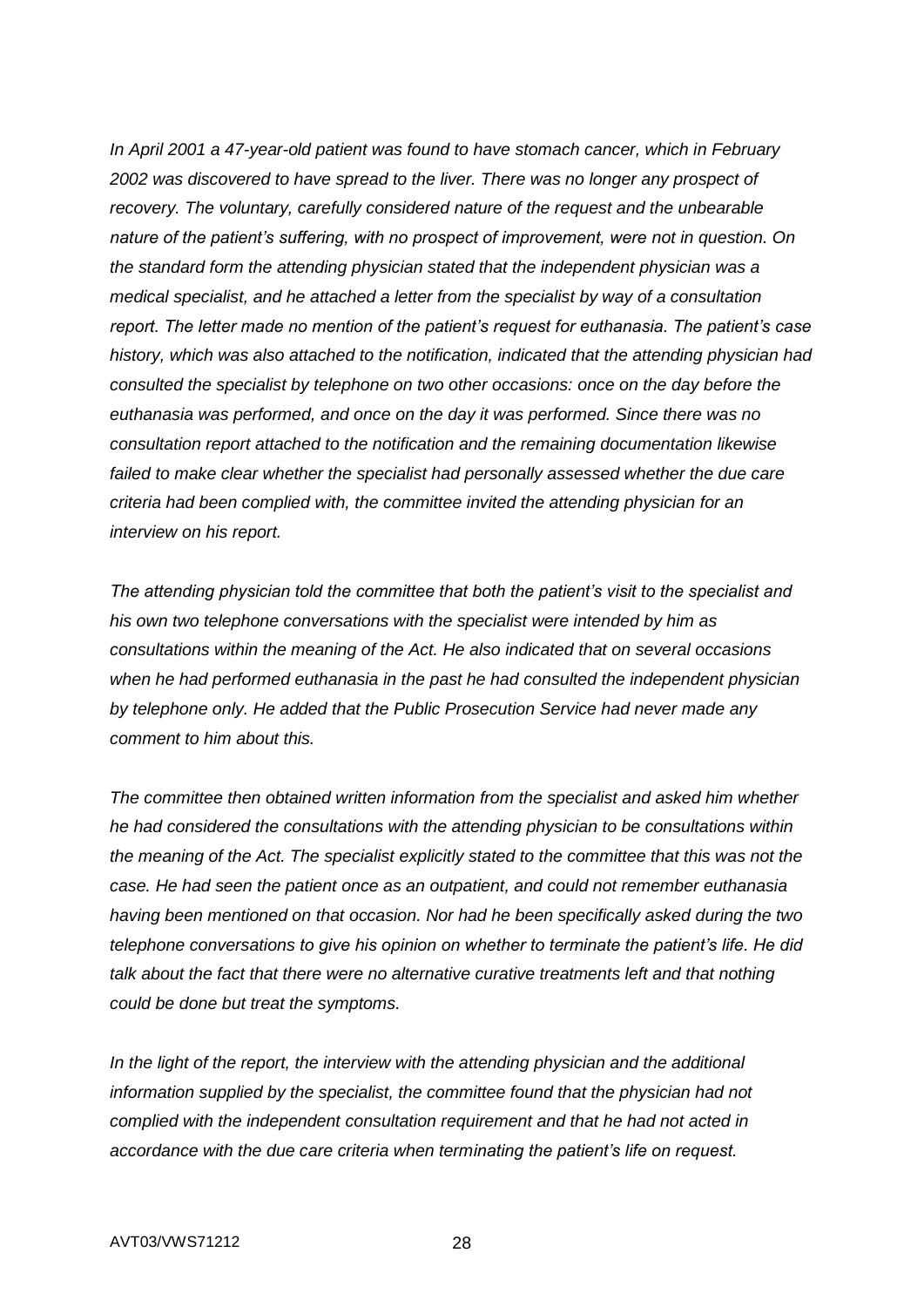*After investigating the case, the Board of Procurators-General informed the committee that it shared this view but would refrain from prosecution. However, the case was referred to the Health Care Inspectorate, and an interview with the physician followed.*

In almost all cases the person consulted was a fellow physician. Family physicians almost always consulted a fellow family physician, often a SCEN physician, and specialists usually consulted one or more fellow specialists at the same hospital. In some cases a psychiatrist or a psychologist was also consulted to determine to what extent the patient was capable of informed consent or whether he might be suffering from a mental or psychiatric disorder. In one or two cases the only person consulted was a psychiatrist. In general, the committees feel this is less desirable, since the person consulted must determine not only whether the request is voluntary, carefully considered and sustained, but also whether the patient's suffering is unbearable, with no prospect of improvement.

## **IV. Performance of euthanasia**

In general, the requirement that the termination of life on request or assisted suicide must be performed with due medical care presents few problems. In most cases the method and substances used are based on the 1998 advisory report by the Royal Dutch Society for the Advancement of Pharmacy, entitled *Toepassing en bereiding van euthanatica* ('Application and preparation of euthanatics'). The attending physician actively terminates the patient's life by administering the euthanatics to the patient, usually by drip. Thiopental is administered intravenously to induce a coma; this is followed by a muscle relaxant such as pancuronium, atracurium, rocuronium or vecuronium. In some cases patients choose to take the euthanatics themselves. Legally speaking this is assisted suicide rather than termination of life. In that case the patient drinks a barbiturate potion. Although the physician does not actually administer the euthanatics, but only supplies them, he is normally expected to remain present while they are taken. He must not leave the patient alone with the euthanatics. Occasionally the patient vomits up the potion, and the physician must then intervene actively after all.

## **5. Reporting**

A well-documented notification is of great importance in making a careful assessment, since the committees' review of the attending physician's action is primarily based on the written notification. In many cases a detailed standard report by the physician and a consultation report by the independent physician are sufficient, and no further written or oral information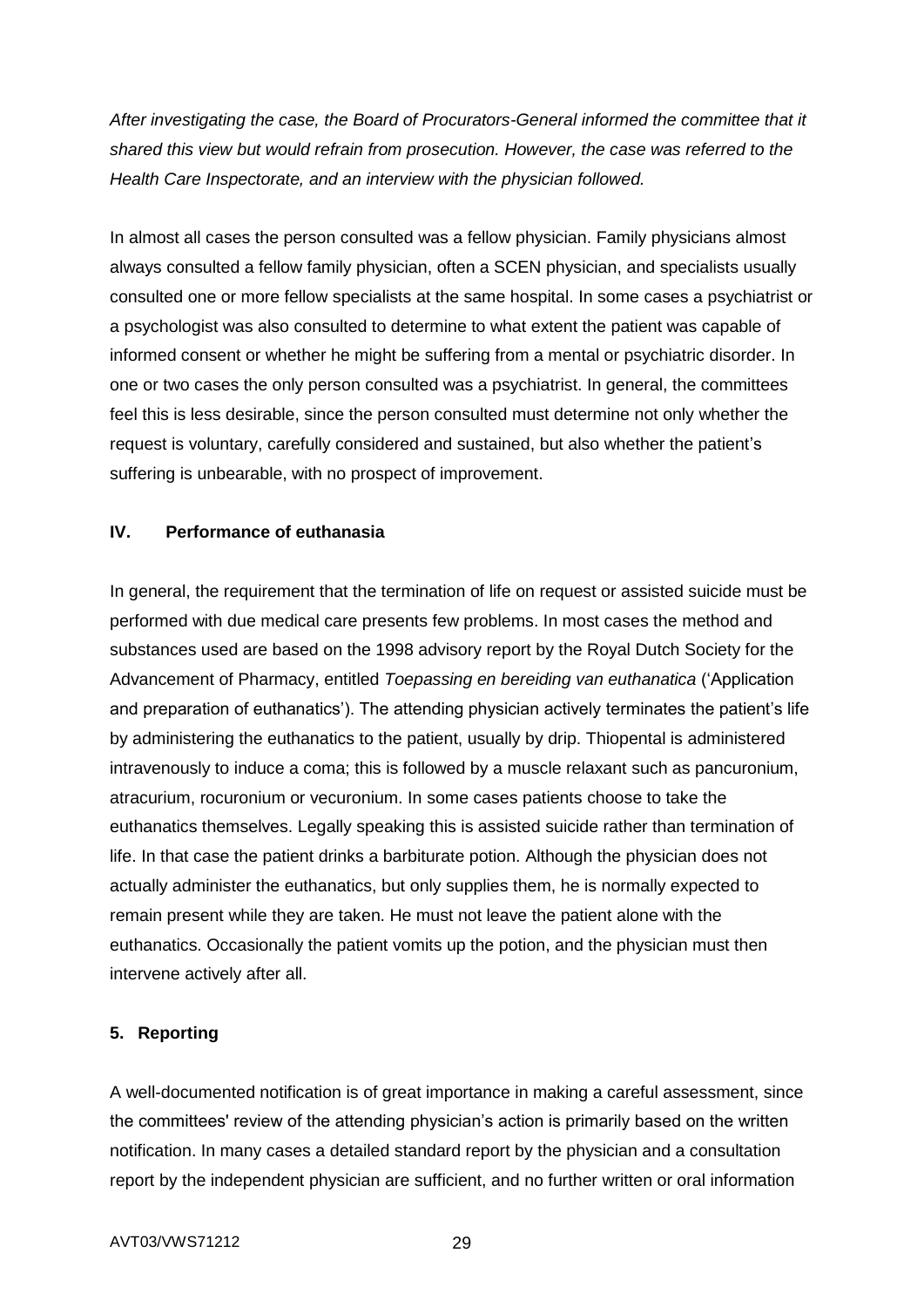needs to be obtained from the attending physician, the independent physician or other health care or welfare workers.

A standard form has been drawn up for physicians to use when making written reports on termination of life on request or assisted suicide. Its use is not compulsory. A report drawn up personally by the physician will also be accepted by the committee, provided it deals with each of the due care criteria. In practice, however, the standard form is used in almost all cases.

The standard form has been adapted to take account of the new legislation. The Ministry of Justice and the Ministry of Health, Welfare and Sport have set up a working group to examine all the forms used for the various reports and the notification procedure and to determine how they can be improved so that they are as clear and as easy to use as possible. The committees are represented on the working group.

The committees have noticed that in general reporting by attending physicians has again improved in the year under review. Information and feedback from the committees have ensured that physicians are better informed about how to make their reports. Occasionally, however, the answers to the questions on the form are extremely brief. In such cases the committees feel obliged to ask the notifying physician to provide additional information.

The independent physician also sets out his findings in a report, in which he must give a substantiated personal opinion regarding all the due care criteria. He must also indicate his relationship to the patient and the notifying physician. The committees have noticed that forms with 'yes-or-no' questions are being used a lot less. In most cases a personal report by the independent physician was attached to the notification. The committees have noticed that some consultation reports are still extremely brief, especially ones from hospitals. The independent physician is then often asked to submit a more detailed report, either on the occasion in question or in future.

### **6. SCEN project**

The Support and Consultation for Euthanasia in the Netherlands (SCEN) project, which now operates nationwide, trains physicians to act as independent physicians in cases of euthanasia. So far practically all the trainees have been family physicians. The course looks closely at every facet of consultation (medical, ethical and legal). A physician who is a member of the committee and the secretary both give lectures during the course. In the year